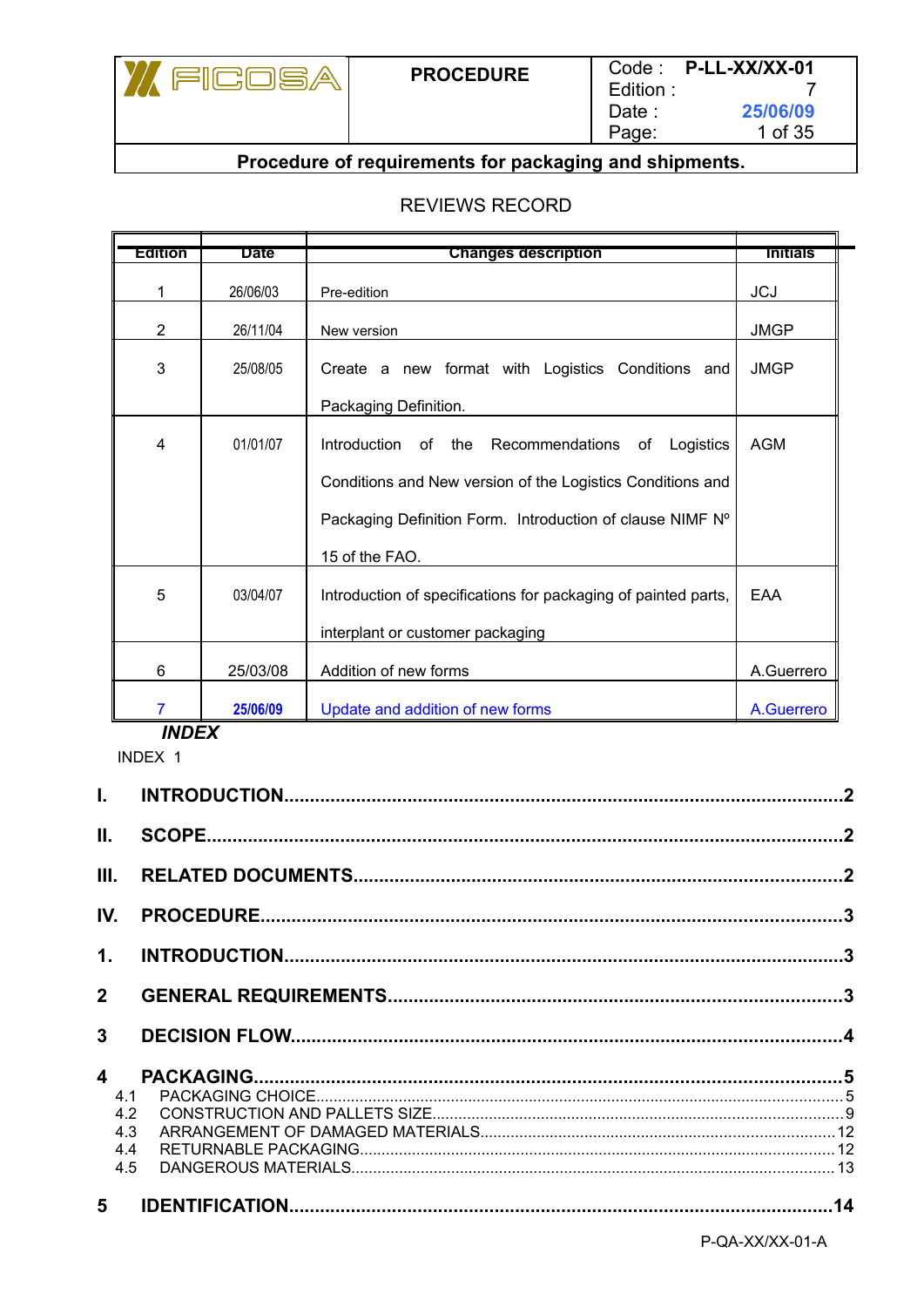|                |                                                                | FICOSA          | <b>PROCEDURE</b>                                            | Code:<br>Edition:<br>Date:<br>Page: | P-LL-XX/XX-01<br>25/06/09<br>2 of 35 |
|----------------|----------------------------------------------------------------|-----------------|-------------------------------------------------------------|-------------------------------------|--------------------------------------|
|                |                                                                |                 | Procedure of requirements for packaging and shipments.      |                                     |                                      |
|                | 5.1<br>5.2<br>5.3                                              |                 | SAMPLES, PRE-PRODUCTION MATERIAL AND INGENIERING CHANGES 14 |                                     |                                      |
| 6              |                                                                |                 |                                                             |                                     |                                      |
| $\overline{7}$ |                                                                |                 |                                                             |                                     |                                      |
| 8              | 8.1<br>8.2<br>8.3<br>8.4                                       |                 |                                                             |                                     |                                      |
| 9              | 9.1<br>9.2<br>9.3<br>9.4                                       |                 |                                                             |                                     |                                      |
| V.             | 1.<br>2.<br>3.<br>4 <sup>1</sup><br>5.<br>6.<br>7 <sub>1</sub> | <b>APENDIX.</b> |                                                             |                                     |                                      |
| VI.            |                                                                |                 |                                                             |                                     | .35                                  |
|                | VII.                                                           |                 |                                                             |                                     | 35                                   |

#### **I. INTRODUCTION**

This procedure has the aim of standardizing the flow of information and packaging of pieces that be not in bulk, between suppliers and Ficosa International S.A. plants.

#### **II. SCOPE**

All the suppliers for Ficosa International S.A. plants.

#### **III. RELATED DOCUMENTS**

P-QA-XX/XX-09, Procedure for the management of non conforming material, non conformities and corrective and preventive actions P-CP-XX/XX-02, Procedure for the suppliers selection S-OP-XX/XX-18 Packaging of painted parts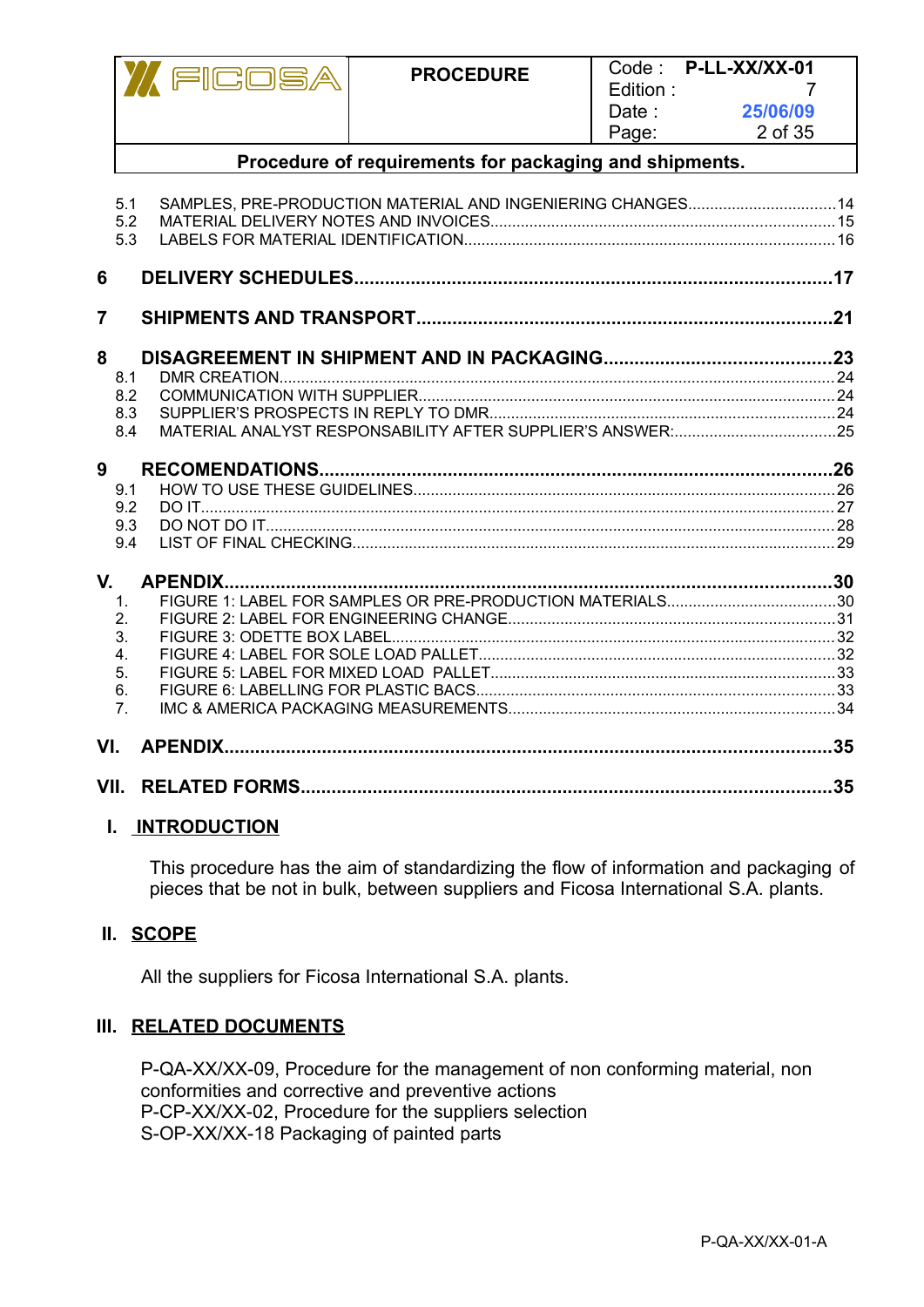|                                                        | <b>PROCEDURE</b> |          | $Code:$ P-LL-XX/XX-01 |  |
|--------------------------------------------------------|------------------|----------|-----------------------|--|
|                                                        |                  | Edition: |                       |  |
|                                                        |                  | Date :   | 25/06/09              |  |
|                                                        |                  | Page:    | 3 of 35               |  |
| Procedure of requirements for packaging and shipments. |                  |          |                       |  |

## **IV. PROCEDURE**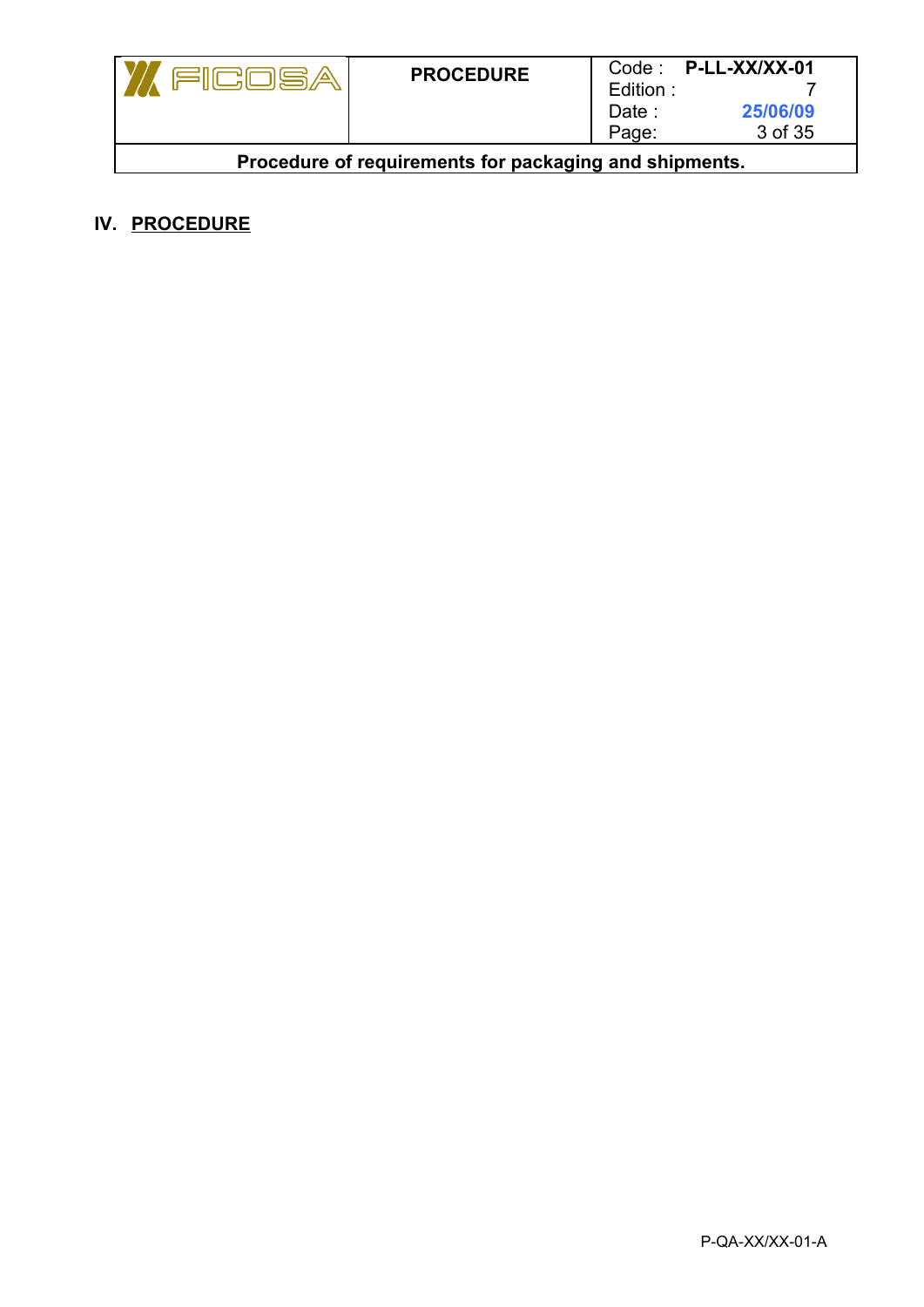|                                                        | <b>PROCEDURE</b> | Edition:<br>Date :<br>Page: | Code: P-LL-XX/XX-01<br>25/06/09<br>4 of 35 |  |
|--------------------------------------------------------|------------------|-----------------------------|--------------------------------------------|--|
| Procedure of requirements for packaging and shipments. |                  |                             |                                            |  |

## **1. INTRODUCTION.**

Ficosa International S.A. is committed to the achievement of excellence in all their productive process. This dedication makes us develop this procedure of "Requirements for packaging and shipments". We rely on the help of our suppliers through the fulfilment of this procedure to achieve it.

The contents of this procedure try to obtain certain objectives such as:

- 1.1.1 Standardize the movement of packaging between suppliers and the Ficosa International S.A. plants.
- 1.1.2 Standardize the identification of packages to assure the material and information flows when handling of goods.
- 1.1.3 Analyze appropriately the needs of facilities for handling entry materials in Ficosa International S.A. plants.
- 1.1.4 Define logistics conditions between suppliers and Ficosa International S.A. plants for shipments of goods.
- Ficosa International S.A. expects from their suppliers and active role to identify and develop the methods of packaging analysis.
- The present procedure contains a series of general prescriptions for the plants of Ficosa International S.A. It can exist particular conditions in specific manuals of each plant that complement this procedure. This should be taken as priority for the suppliers.
- In case of packaging of painted parts destinated to a Ficosa plant and/or directly to final Customer see document S-OP-XX/XX-18 (Standard packaging of painted parts).

#### **1 GENERAL REQUIREMENTS.**

- The contents of this procedure apply to all suppliers who provide spare parts or make subcontracted assemblies for any plant of Ficosa International S.A.
- Any approval in the contents of this procedure must be done by each plant of Ficosa International S.A.
- Any communication related to this procedure must be directed to the Logistics department of the plant which will receive the goods.
- Packaging design and material selection are supplier's responsibility. All shipments must comply with the rules of the contents of this procedure.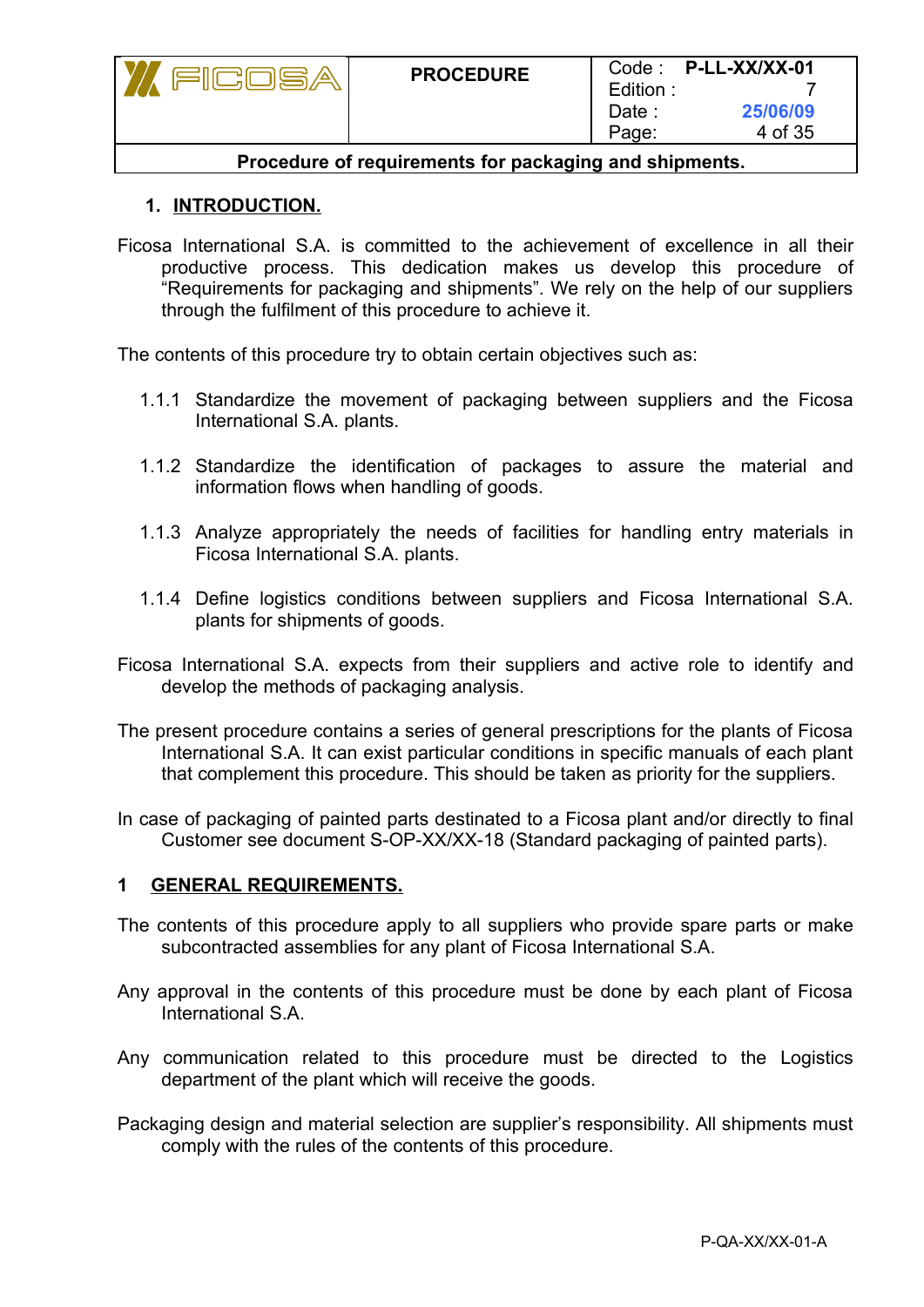|                                                          | <b>PROCEDURE</b> | Edition:<br>Date :<br>Page: | Code: P-LL-XX/XX-01<br>25/06/09<br>5 of 35 |
|----------------------------------------------------------|------------------|-----------------------------|--------------------------------------------|
| Daaaaduus af asaulasassata faa asalcaalaa aad akkaassata |                  |                             |                                            |

- **Procedure of requirements for packaging and shipments.**
- Any deviation of this procedure will be showed in detail on the "Logistics Conditions Form P-LL-XX/XX-01 A and Packaging Definition Form P-LL-XX/XX-01 B" (see Attached Document) also will be approved before implement.
- The supplier must choose a contact person to solve and fill in the "Logistics Conditions Form P-LL-XX/XX-01 A, and Packaging Definition Form P-LL-XX/XX-01 B"
- All the material received by Ficosa International S.A. must be labelled and identified by bar code labels, as per Odette standards. This standard labels are automatically provided by Ficosa Supply web.

## **2 DECISION FLOW.**

The supplier will do an initial proposal and will complete the "Logistics Conditions Form and Packaging Definition Form "P-LL-XX-XX-01A, P-LL-XX-XX-01B" based on the "Recommendations of Logistics conditions "P-LL-XX-XX-01-K" that are found in Fullstep. The plant should approve the proposal and the supplier should comply with the time schedule showed in the following diagram:



- The supplier must send filled (white areas) the "Logistics Conditions Form (P-LL-XX/XX-01 A)" with the offer. The Buyer must get the approval of the plant for that form. In general, in case the supplier already provides other pieces to the same plant, logistics conditions of this new piece will be similar to the other references.
- Before finishing Phase 3, the supplier must send pieces with the agreed packaging on the P-LL-XX-XX-01 B to the plant as a proof to verify that this agreed packaging fulfil all the quality requirements of Ficosa International S.A.

## **3 PACKAGING.**

*1.2 PACKAGING CHOICE.*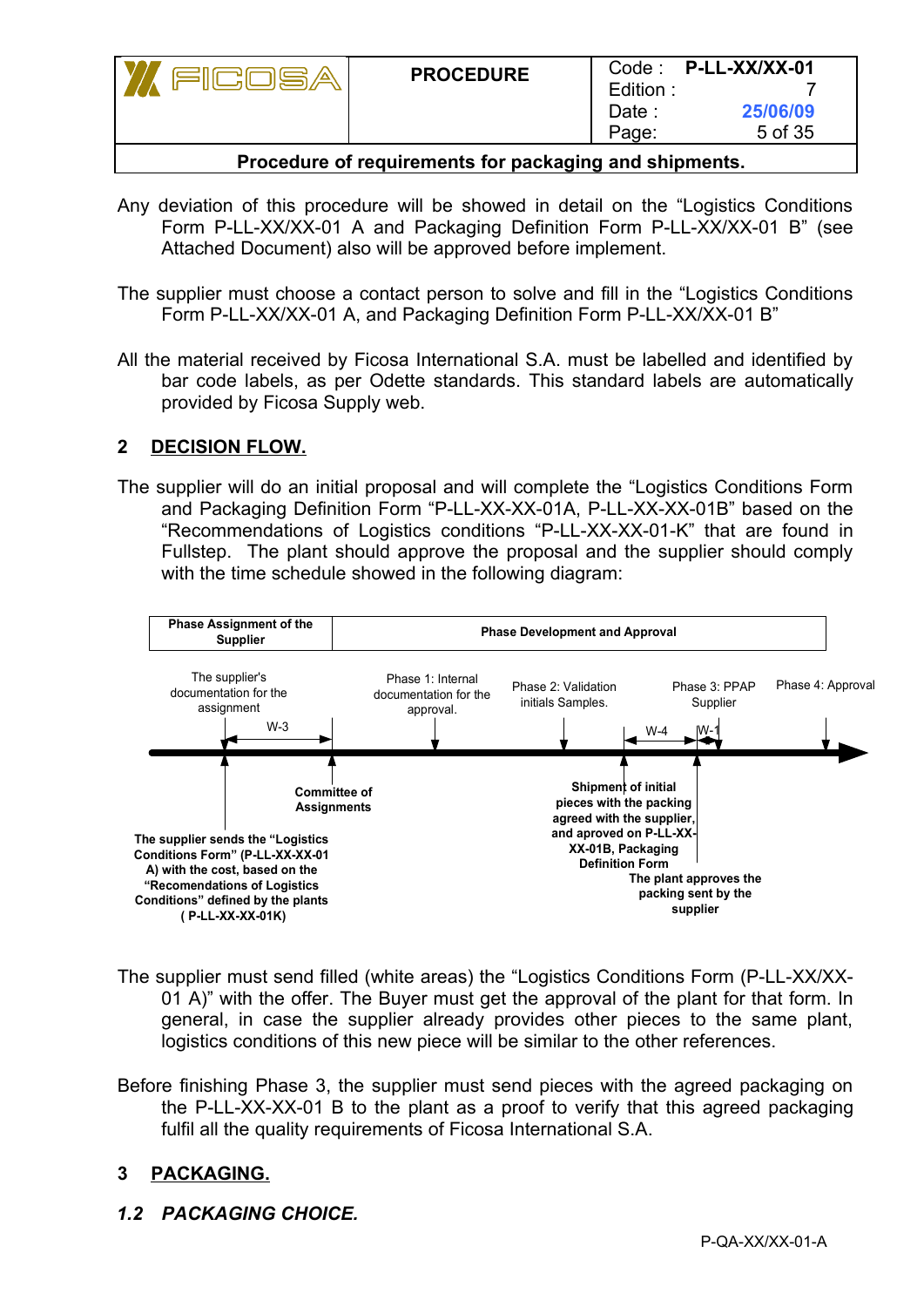| <u>alliulula y</u>                                                           | <b>PROCEDURE</b> | Edition:<br>Date :<br>Page: | Code: P-LL-XX/XX-01<br>25/06/09<br>6 of 35 |  |
|------------------------------------------------------------------------------|------------------|-----------------------------|--------------------------------------------|--|
| The constant of the constant of the constant of the constant of the constant |                  |                             |                                            |  |

- **Procedure of requirements for packaging and shipments.**
- 1.2.1 Ficosa International S.A. has the aim of using returnable packaging that do not cause scraps or new conditioning.
- 1.2.2 Ficosa International S.A. take on packaging that follow Odette rules in, measurements and quality, so it is expected that their suppliers use that kind of packaging.
- 1.2.3 For the suppliers that give material to the plants that Ficosa International S.A. through sea shipping's, the box type to use will be according to the standard IMC (International Modular Carton), see Attached Documents: point 10.7 with the approved sizes. American suppliers which send material to Ficosa International plants in that continent will follow the American rules (see Attached Documents: point 10.7).
- 1.2.4 When the rules make reference to Odette in all the following points, it will be the rules by default, unless situations mentioned in point 4.1.3.
- 1.2.5 When supplier does not provide pieces in returnable packaging, the aim will be the use of cardboard boxes as per measurements and quality of Odette rules.
- 1.2.6 When supplier sends pieces in returnable packaging and once he can not do it, the substitutive packaging will be always an Odette cardboard box, with the same size than its returnable packaging and with the same quantity of pieces.
- 1.2.7 The use of any other kind of packaging will be approved specifically through the "Logistics Conditions Form (P-LL-XX/XX-01 A)".
- 1.2.8 Ficosa International S.A. will use the internal procedure of Engineering Change Request (ECR) to manage the updating of packaging for a reference. (P-CP-XX/XX-02A)
- 1.2.9 To define any packaging, the following points must be taken into account:
	- Critical characteristics of the piece quality.
	- Category of the piece.
	- Quantity of pieces per shipment.
	- Consumption per unit of time
	- Available space in the assembly line.
	- Means of transport to use.
	- Means of storage.

The packaging will have to bear the nature of the piece, its size, its finish, the material and its function inside the final product. Packaging will be suitable in all aspects to protect the pieces loaded in each shipment.

1.2.10 Packaging and external measurements Odette, approved as in plastic material as in cardboard material are the following: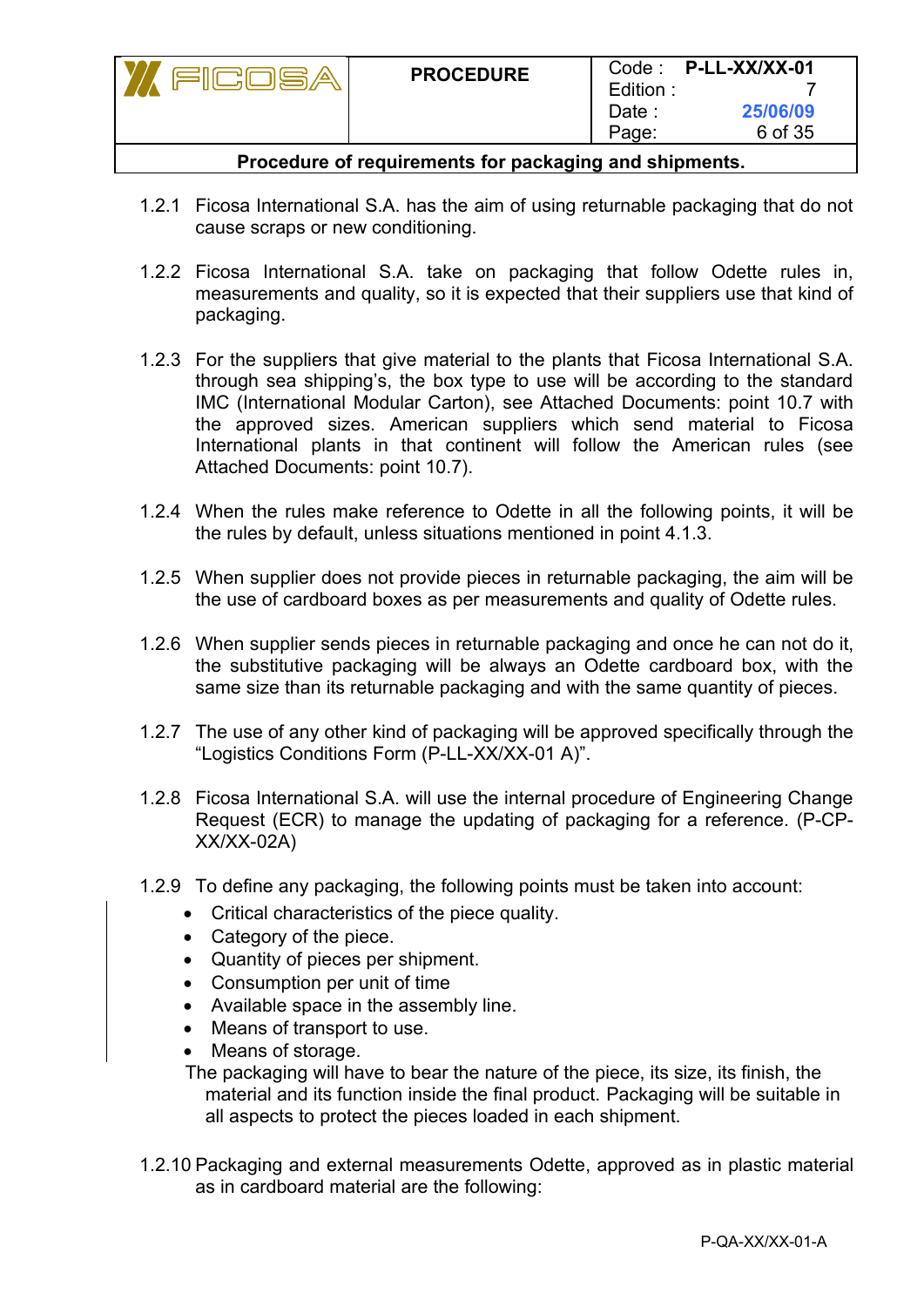

| Bac | <b>Descipción</b>                    | <b>Dimensiones &amp; Características</b>                                                                                                                                                                           | <b>Referencia</b> |
|-----|--------------------------------------|--------------------------------------------------------------------------------------------------------------------------------------------------------------------------------------------------------------------|-------------------|
|     | 4 litros<br>Colores: beige           | Ext.: la 297 x an 197 x al 114 mm<br>Int.: la 262 x an 162 x al 93 mm<br>Nom.: la 300 x an 200 x al 114 mm<br>Resistencia a la carga 20 kg<br>Peso: 570 gr<br>Altura bac apilado: 100 mm                           | 3212              |
|     | <b>9 litros</b><br>Colores : naranja | Ext.: la 396 x an 297 x al 114 mm<br>Int.: la 361 x an 262 x al 93 mm<br>Nom.: la 400 x an 300 x al 114 mm<br>Resistencia a la carga 20 kg<br>Peso: 930 gr<br>Altura bac apilado: 100 mm                           | 4312              |
|     | 18 litros<br>Colores: marfil         | Ext.: la 396 x an 297 x al 214 mm<br>Int.: la $360 \times$ an $261 \times$ al $192 \text{ mm}$<br>Nom.: la 400 x an 300 x al 214 mm<br>Resistencia a la carga 20 kg<br>Peso: 1440 gr<br>Altura bac apilado: 200 mm | 4322              |
|     | xx litros<br>Colores: xx             | Ext.: la 600 x an 400 x al 214 mm<br>Int.: la 560 x an 362 x al 194 mm<br>Peso: 2380 gr                                                                                                                            | 6422              |
|     | xx litros<br>Colores: xx             | Ext.: la 600 x an 400 x al 314 mm<br>Int.: la 560 x an 362 x al 294 mm<br>Peso: 2380 gr                                                                                                                            | 6432              |
|     | 620 litros<br>Colores: Gris          | Ext.: la 1200 x an 800 x al 950 mm<br>Int.: la 1120 x an 720 x al 767 mm<br>Peso: 55000 gr<br>Altura bac apilado: 950 mm                                                                                           | <b>FLC120</b>     |

All the packaging of cardboard over 18 liters should have grip.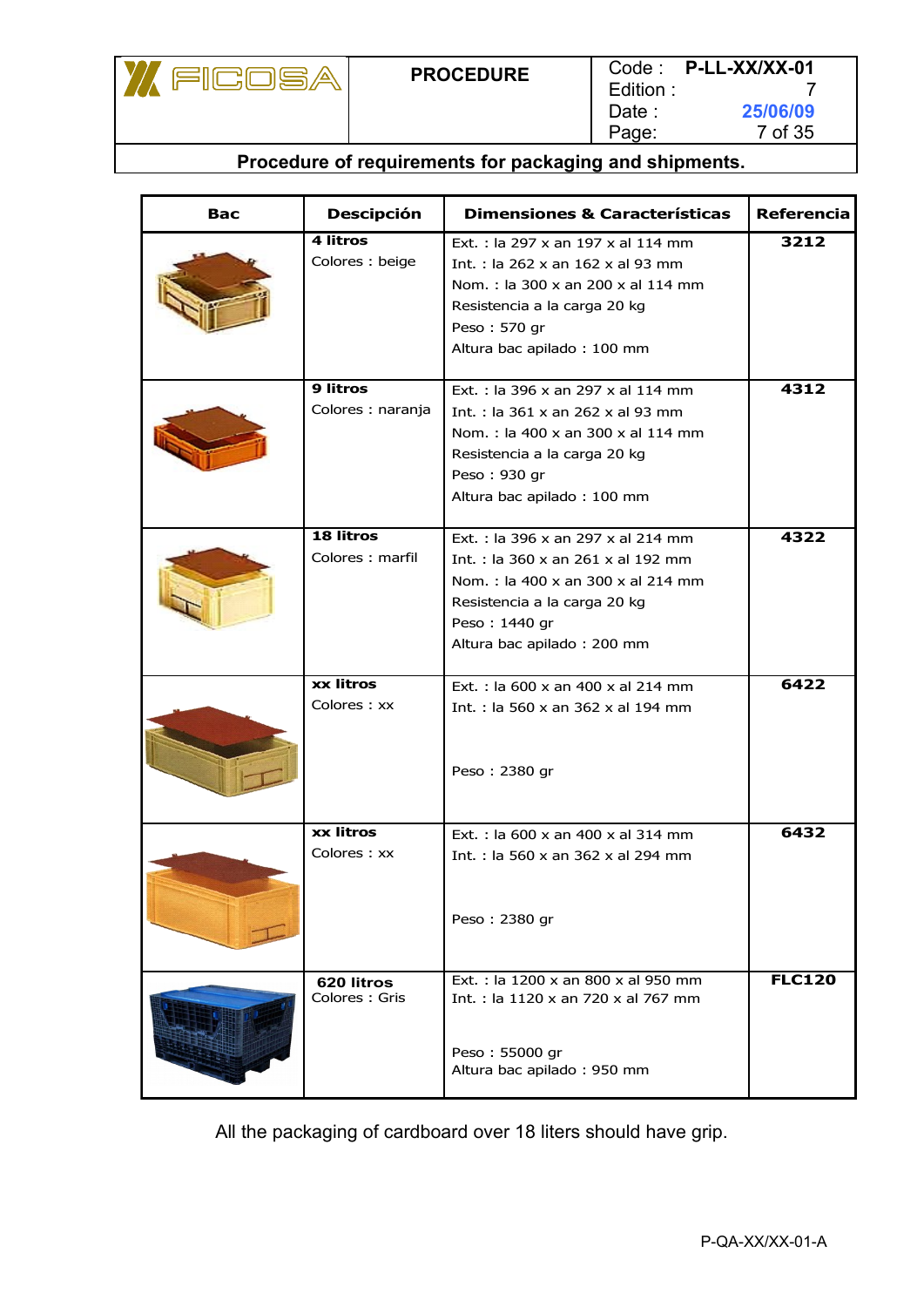| كالساني الل                                            | <b>PROCEDURE</b> | Edition:<br>Date :<br>Page: | $Code:$ P-LL-XX/XX-01<br>25/06/09<br>8 of 35 |  |  |
|--------------------------------------------------------|------------------|-----------------------------|----------------------------------------------|--|--|
| Procedure of requirements for packaging and shipments. |                  |                             |                                              |  |  |

1.2.11 Packaging choice will be done as per the following chart:



- 1.2.12 The use of cardboard box as alternative packaging will be done on query and after written authorization by Ficosa International S.A. plant. When material is delivered in cardboard box, this one must carry out the following requirements:
- To be closed with gluing, sticky tape or other means (staples and metal stripes excluded)
- To have grooves upright in its height to secure a better rigidity.
- Not to exceed the weight of 12 Kg. after filled.
- Not to fill with more than one reference per box.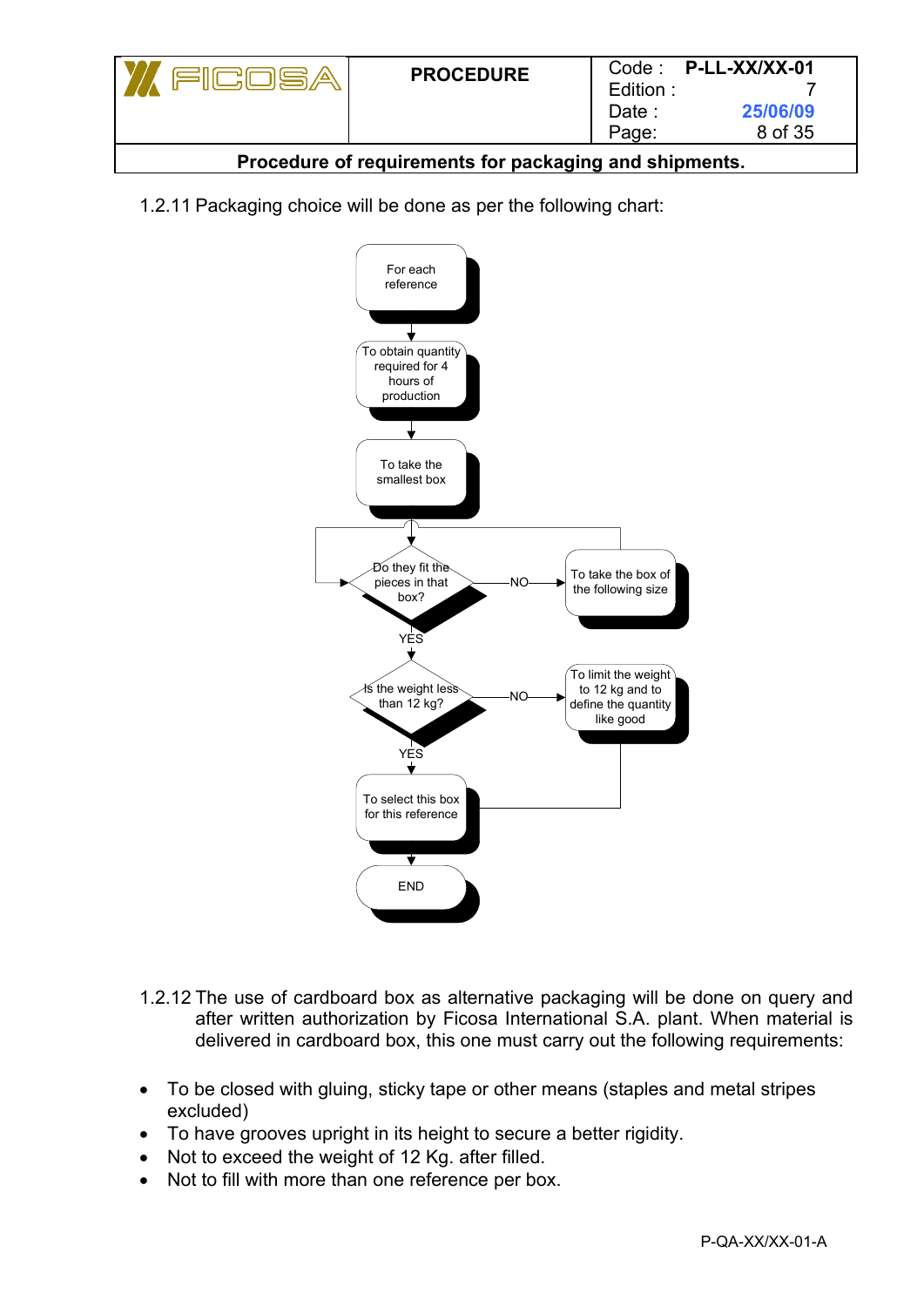| 계다이름상                                                  | <b>PROCEDURE</b> | Edition:<br>Date :<br>Page: | $Code:$ P-LL-XX/XX-01<br>25/06/09<br>9 of 35 |  |
|--------------------------------------------------------|------------------|-----------------------------|----------------------------------------------|--|
| Procedure of requirements for packaging and shipments. |                  |                             |                                              |  |

### *1.3 CONSTRUCTION AND PALLETS SIZE.*

- 1.3.1 Pallets sent to any plant of Ficosa International S.A. must be free of defects and in reasonable conditions.
- 1.3.2 Ficosa International S.A. will not accept any material if not delivered in wooden pallets or containers with the following characteristics.
- 1.3.3 Size of the pallets sent to any European plant will be 120 cm long x 80 cm wide. In case shipment is sent to a non-European Plant (for example, Mexico, Brazil), size will be 114 cm long x 98 cm wide. Any other measurement must be approved specifically by the plant through the "Packaging Definition Form (P-LL-XX/XX-01 B)" (See Attached Documents).
- 1.3.4 Pallets must have four entries of E=800 mm and H=150 mm to allow the passing of forks.
- 1.3.5 Pallets must have the beams lengthwise (see picture).

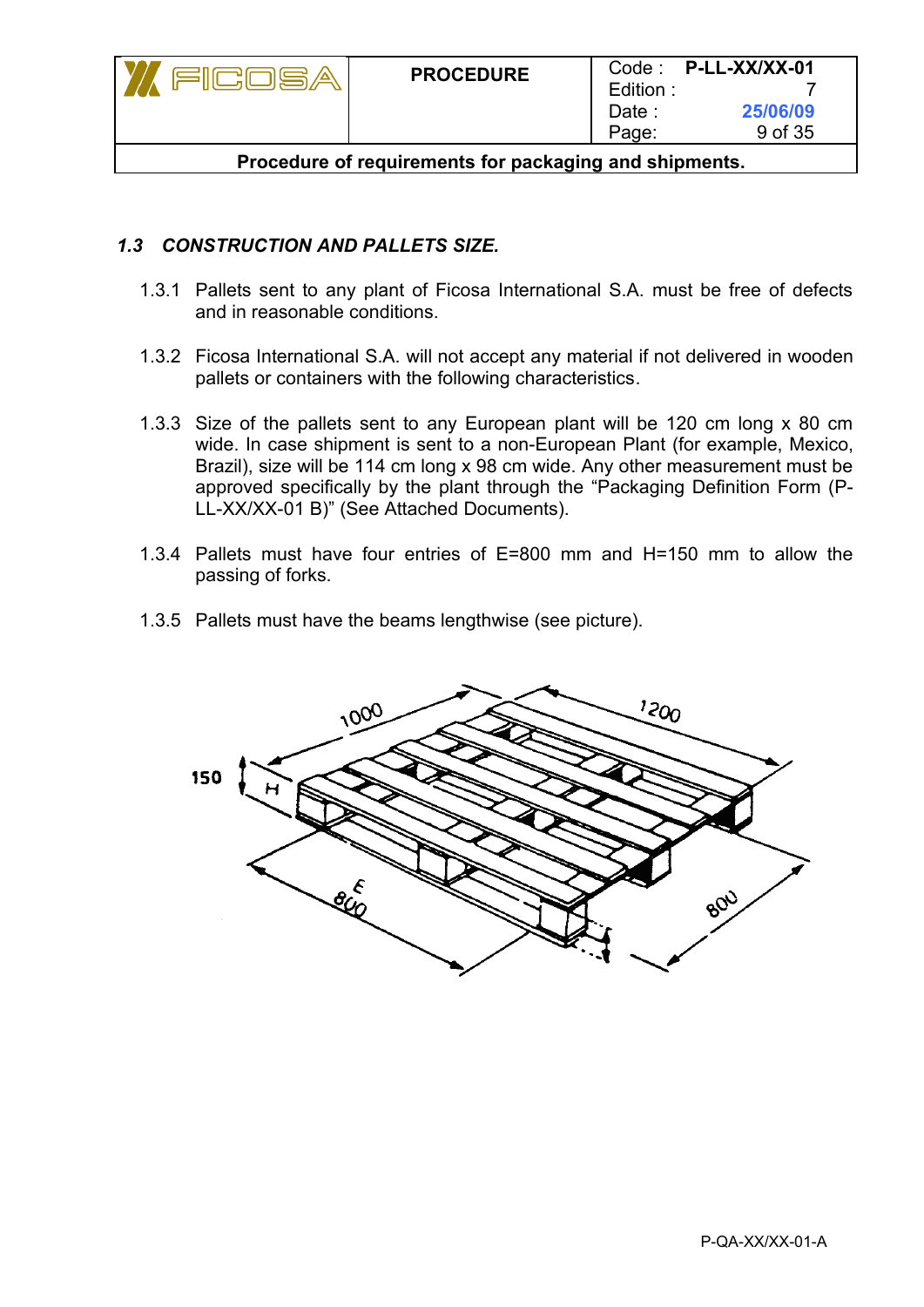|                                                        | <b>PROCEDURE</b> | Edition:<br>Date :<br>Page: | $Code:$ P-LL-XX/XX-01<br>25/06/09<br>10 of 35 |  |
|--------------------------------------------------------|------------------|-----------------------------|-----------------------------------------------|--|
| Procedure of requirements for packaging and shipments. |                  |                             |                                               |  |

- 1.3.6 The highest weight on a pallet will be 1,000 Kg, the highest height is 1.10 metres (pallet included)
- 1.3.7 If the supplier has agreed with the plant of Ficosa International the MRP release system (see chapter 5), criteria to apply will be the following: Whenever the quantity of a reference to be delivered exceeds 4 packages (boxes), it will not be acceptable more than a reference per pallet. If the agreed release system is JIT or SMI, it is allowed to deliver pallets with references mixed without any kind of restriction.
- 1.3.8 When different references are mixed, it is needed to tell it through a label size A5 and in blue colour with the inscription "MIXED PALET", as showed below.



#### **Note:**

Type of letter must be ARIAL and size 65.

- 1.3.9 Goods must be secured with a plastic stripe in both ways. Metal stripes will not be acceptable in any case. Supplier will have to guarantee the wholeness and stability of the goods during all the flow until be consumed, especially if goods have to be cleared for an intercontinental delivery. Plastic coating (retractable cover) will only be used if there is a written authorization from the plant.
- 1.3.10 To get a better improvement, it is usually needed to pile up more than one height. So it means to pay attention to the use of packaging with strength enough to support the loads.
- 1.3.11 Any deviation must be approved through the "Packaging Definition Form (P-LL-XX/XX-01 B)".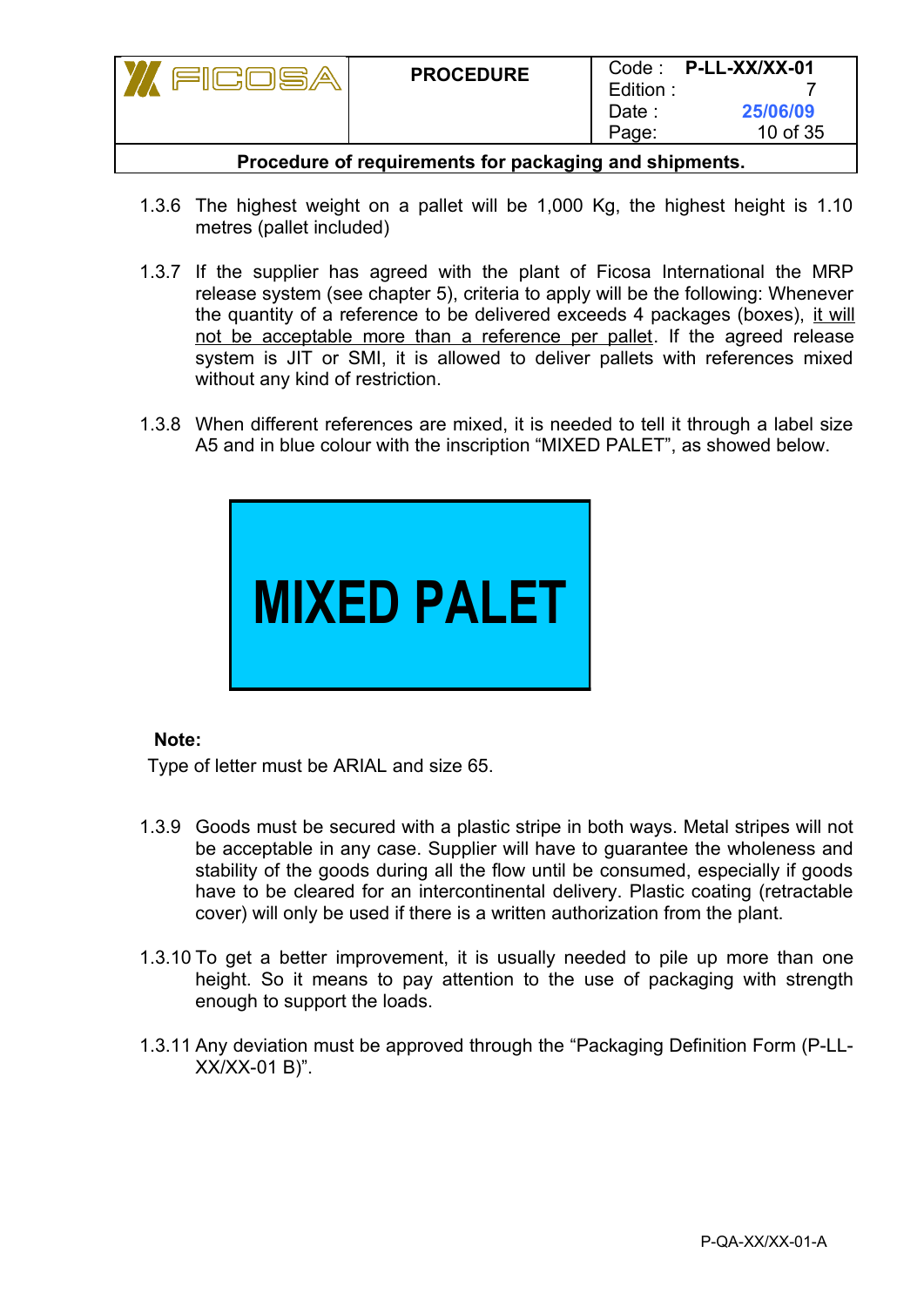|        | <b>PROCEDURE</b> | Edition:<br>Date :<br>Page: | Code: P-LL-XX/XX-01<br>25/06/09<br>11 of 35 |
|--------|------------------|-----------------------------|---------------------------------------------|
| $\sim$ |                  |                             |                                             |

- **Procedure of requirements for packaging and shipments.**
- 1.3.13 The plastic stripes will not be placed horizontally but vertically, so the pallets can be rightly handled by forklifts or tilt-trucks. Besides corners of the boxes will have to be secured with protections, and they must be placed in both ways.



1.3.14 Pallets will be built in such a way that they can be piled up. Pyramid constructions not allowed.

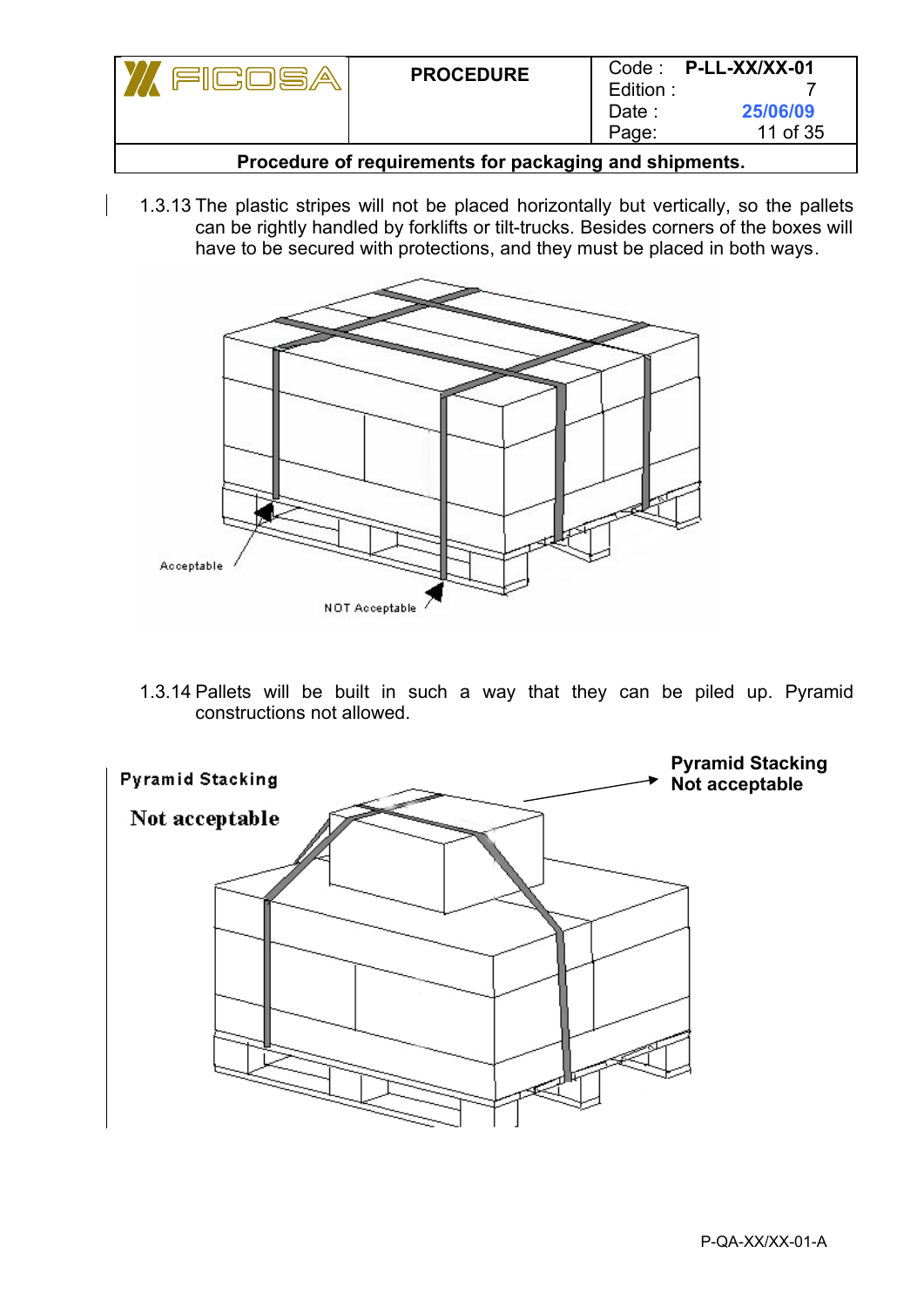| کا اصلاح الل                                           | <b>PROCEDURE</b> | Edition :<br>Date :<br>Page: | $Code:$ P-LL-XX/XX-01<br>25/06/09<br>12 of 35 |  |
|--------------------------------------------------------|------------------|------------------------------|-----------------------------------------------|--|
| Procedure of requirements for packaging and shipments. |                  |                              |                                               |  |

# Poor Alignment / Incorrect Loading / Insufficient Banding



- 1.3.15 When goods have an irregular shape, it is a supplier's responsibility to decide the best way to secure the goods.
- 1.3.16 No box can jut out form the edges of the pallet.
- 1.3.17 All the pallets, for export and import should be adhered to the International regulation NIMF15 of the FAO, in order to guaranteeing the phytosanitary quality of the packaging of wood. "International Standard for phytosanitary measures". "Guidelines for regulating wood packaging material in international trade " . ftp://ftp.fao.org/docrep/fao/006/y4838E/y4838E00.pdf

## *1.4 ARRANGEMENT OF DAMAGED MATERIALS.*

1.4.1 When any plant of Ficosa International S.A. receives any material damaged as a consequence of unsuitable protection, it will be considered as not-agreed material and processed according to the procedure of quality assurance of received materials.

#### *1.5 RETURNABLE PACKAGING.*

They can be described as wooden pallets, metal pallets, containers or plastic boxes that can be returned and have a design that offers enough strength to support a continuous use for a period of three years minimum.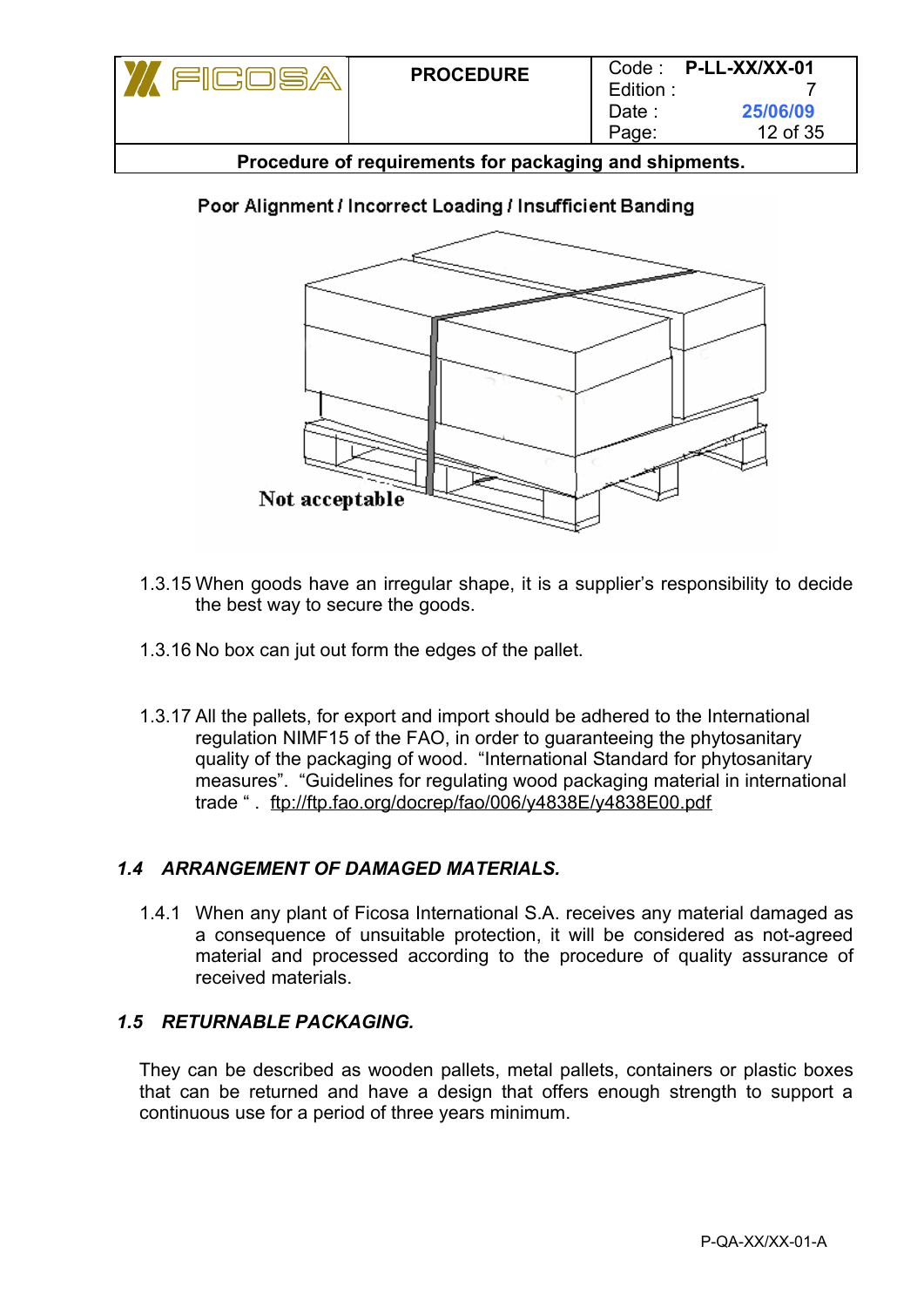|                                                      | <b>PROCEDURE</b> | Edition:<br>Date :<br>Page: | Code: P-LL-XX/XX-01<br>25/06/09<br>13 of 35 |
|------------------------------------------------------|------------------|-----------------------------|---------------------------------------------|
| Dessadues of escuiesments farmaskaping and abinmants |                  |                             |                                             |

1.5.1 Returnable packaging property of Ficosa International S.A.

Suppliers, who have this kind of packaging, are responsible of its correct use during the stay in their factories, avoiding any kind of damage. Likewise it is compulsory to send a notification through a delivery note each time that it is made a material delivery. This note will show the quantities delivered and the quantities stocked by the supplier after delivery.

When contract has expired or when changes are made in packaging, distribution of returnable packing belonging to Ficosa International S.A. will finish automatically. All returnable packing held by the supplier will be immediately sent back to Ficosa International S.A.

The returnable packaging belonging to Ficosa International S.A. will be only used for the specified pieces and can not be used by a third party. The supplier will accept his responsibility for losses, damages or negligence inside his factory.

The allocation of the kind of container for each piece – supplier will be done as per point 4.1.

1.5.2 Returnable Packaging belonging to Supplier.

Ficosa International S.A. is responsible for the returnable packaging belonging to supplier and its correct use during its stay in Ficosa International S.A., avoiding any kind of damage.

The returnable packaging belonging to SUPPLIER will be only used for the specified pieces and can not be used by a third party. Ficosa International S.A. will accept responsibility for losses, damages or negligence inside its factory.

## *1.6 DANGEROUS MATERIALS*

All the dangerous loads (IMO) should have its ADR or "bill of lading" corresponding, to be labelling according to the norm and to have the packing list according to the local language by where travel the merchandise. ("International European Agreement for the transportation of Dangerous Merchandise by Highway"), and should go signed by a Counsellor of Security or the Logistic Director of the plant.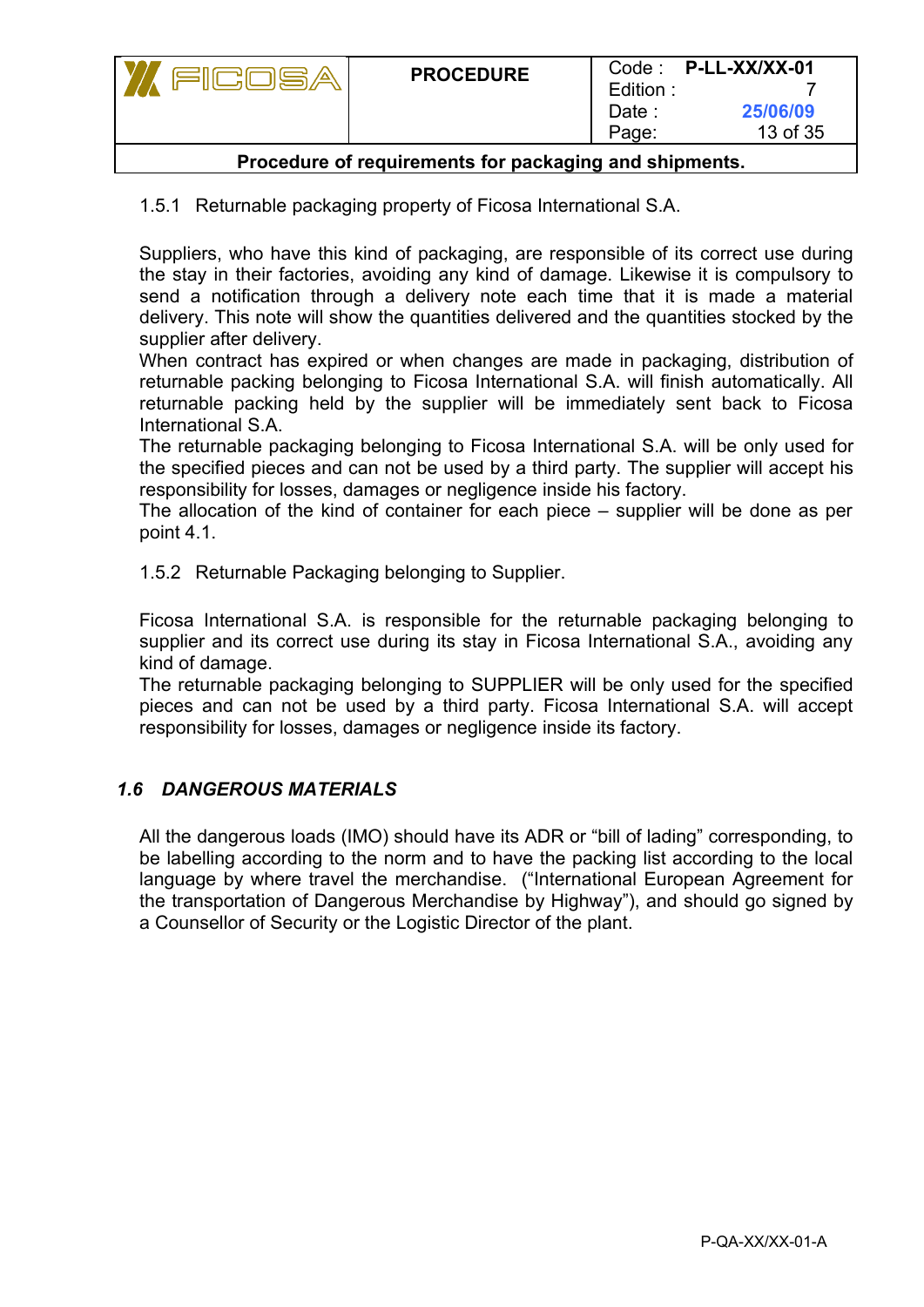| کالسائس                                                | <b>PROCEDURE</b> | Edition:<br>Date :<br>Page: | $Code:$ P-LL-XX/XX-01<br>25/06/09<br>14 of 35 |
|--------------------------------------------------------|------------------|-----------------------------|-----------------------------------------------|
| Procedure of requirements for packaging and shipments. |                  |                             |                                               |

#### **4 IDENTIFICATION**

#### *1.7 SAMPLES, PRE-PRODUCTION MATERIAL AND INGENIERING CHANGES.*

- 1.7.1 These kinds of pieces have a very limited availability and also are very expensive. These facts cause that Ficosa International S.A. expects from their suppliers to comply with all the requirements of this procedure and also expects that those shipments are documented with separated delivery notes that include the following details at the very least:
- 1.7.2 Delivery note will have to enclose the following inscription "SAMPLES MATERIAL" or "PRE-PRODUCTION MATERIAL".
- 1.7.3 Show the attention of the person who will receive the material.
- 1.7.4 All the samples or pre-production material packaging must comply with all the requirements of this procedure and include a label in orange colour reading samples material or pre-production material. (Attached Documents)
- 1.7.5 When an engineering change in a reference is done, it is needed that at least for two weeks of first shipments, goods are additionally identified with a special label, in blue colour. (Attached Documents)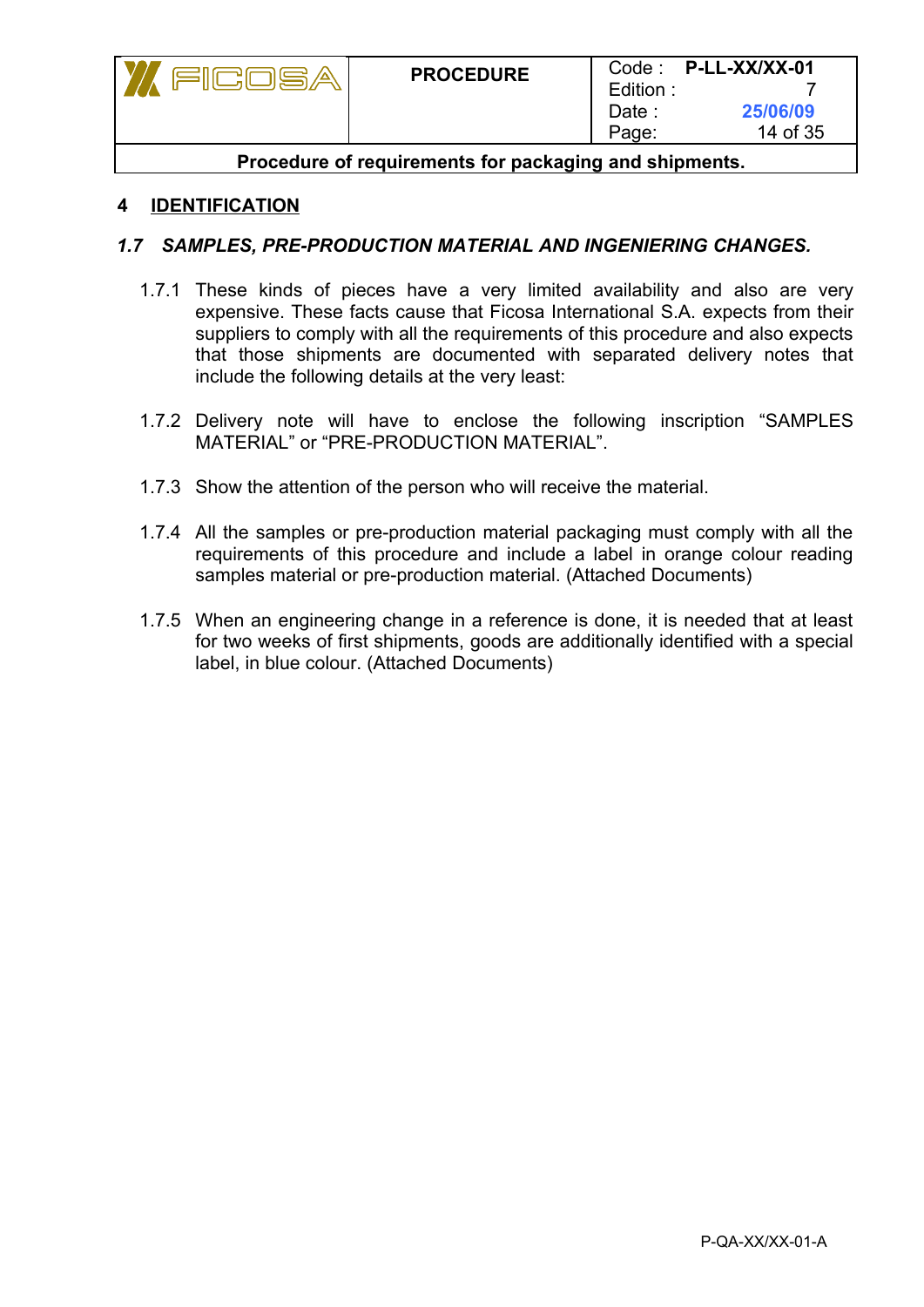|                                                          | <b>PROCEDURE</b> | Edition:<br>Date :<br>Page: | Code: P-LL-XX/XX-01<br>25/06/09<br>15 of 35 |
|----------------------------------------------------------|------------------|-----------------------------|---------------------------------------------|
| Daaaaduus af asaulasassata faa asalcaalaa aad aldamsanta |                  |                             |                                             |

## *1.8 MATERIAL DELIVERY NOTES AND INVOICES.*

- 1.8.1 Any goods delivered to any plant of Ficosa International S.A. will be document by a delivery note. This note is provided by the Ficosa Supply web.
- 1.8.2 Handling different kinds of packaging in measurements and quantities complicates their internal management and cause mistakes. Ficosa International S.A. expects from its suppliers to deliver packaging approved in quantities and measures. Shipments of lot remainders are not acceptable.
- 1.8.3 The minimum details that must appear in delivery notes are the following:

#### **1.8.3.1 Supplier's minimum details showed on the delivery note**

- 1.8.3.1.1 Supplier's name. **(x)**
- 1.8.3.1.2 Supplier's full address. **(x)**
- 1.8.3.1.3 Supplier's code assigned by Ficosa International S.A. **(x)**

#### **1.8.3.2 Minimum details of the plant where material goes in the delivery note.**

- 1.8.3.2.1 Name of the plant to which materials are addressed. **(x)**
- 1.8.3.2.2 Delivery address just as showed in the schedule sent by the plant of Ficosa.
- 1.8.3.2.3 Reference in detail in the delivery note.
- 1.8.3.2.4 Ficosa reference just as showed in the schedule sent by Ficosa. **(x)**
- 1.8.3.2.5 Reference's description just as showed in the schedule sent by Ficosa. **(x)**
- 1.8.3.2.6 Total quantity of delivered pieces of the reference. **(x)**
- **1.8.3.2.7** Packages for each reference. In case the plant authorize delivering a quantity lower than a unit of packaging, this one will be showed in another line of the delivery note. So the total quantity will coincide with the rest of packaging.
- 1.8.3.2.8 Unit of measurement in which goods are delivered. **(x)**
- 1.8.3.2.9 Ficosa order number, just as showed in the schedule sent by Ficosa.

#### **1.8.3.3 Added Data of the goods.**

- **1.8.3.3.1** Total weight of the material showed in the delivery note. **(x)**
- **1.8.3.3.2** Number of packages that make the shipment broken down in pallets and separated packages, including measurement of those ones. **(x)**

#### **1.8.3.4 Import goods (or export).**

It is required to enclose the delivery note with a commercial invoice for export (without VAT), and will include the information of the delivery note marked with a **(x)** besides the following details:

#### Incoterm

Cost per unit, total cost per reference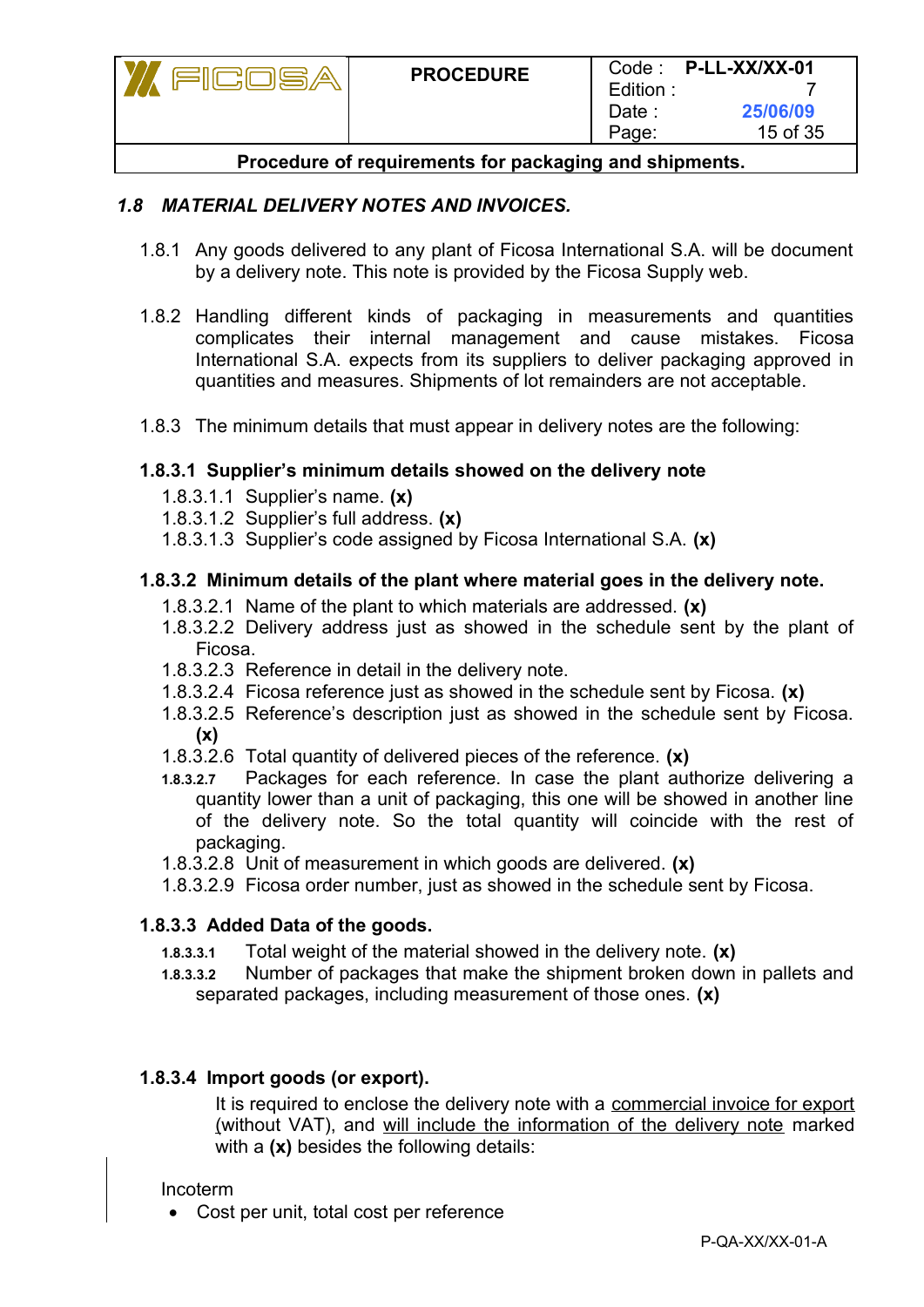Foreign currency

FICO

Tariff entry number

7S

- Supplier's tax code
- Certificate of Origin (Eur-1, ATR-1, Form A.)

## *1.9 LABELS FOR MATERIAL IDENTIFICATION.*

- 1.9.1 Labelling and identification of each package will have to be done according to the following points:
- 1.9.2 Every box must be labelled according to Odette standard. Ficosa International S.A will provide this standard to any supplier who demands it. Suppliers usually working through the Ficosa Supply web will have to use standard labels provide by this tool.
- 1.9.3 If supplier delivers using non-returnable packaging, he shall be responsible for the method of label attachment, providing that he ensures it will remain in place during the transit flow and handling movements at the Ficosa plant. If supplier delivers goods in returnable packaging, label will be glued on the place of the packaging marked for that purpose. Label has to be glued at such way it allows to be removed easily and reused after.
- 1.9.4 The essential fields written in the label are the following: a) receiver's details as showed in the Ficosa schedule; b) delivery address just as showed in the schedule sent by Ficosa, c) number of the delivery note documenting the package; d) Ficosa reference just as showed in the schedule , e) reference's description; f) quantity of pieces held in the box, g) supplier's code; h) "Serial Plate" sole number of box – suppliers must guarantee that they are not duplicated; i) supplier's share. (See Attached Documents)
- 1.9.5 Ficosa requires labelling every pallet, besides the single labelling for each package. That causes that suppliers have to use Only Load Master Odette labels when the pallet only holds one reference or Mixed Load Master Odette label when the pallet holds more than one reference la pallet. (See Attached Documents). Labels must be placed on two consecutive sides of the pallet.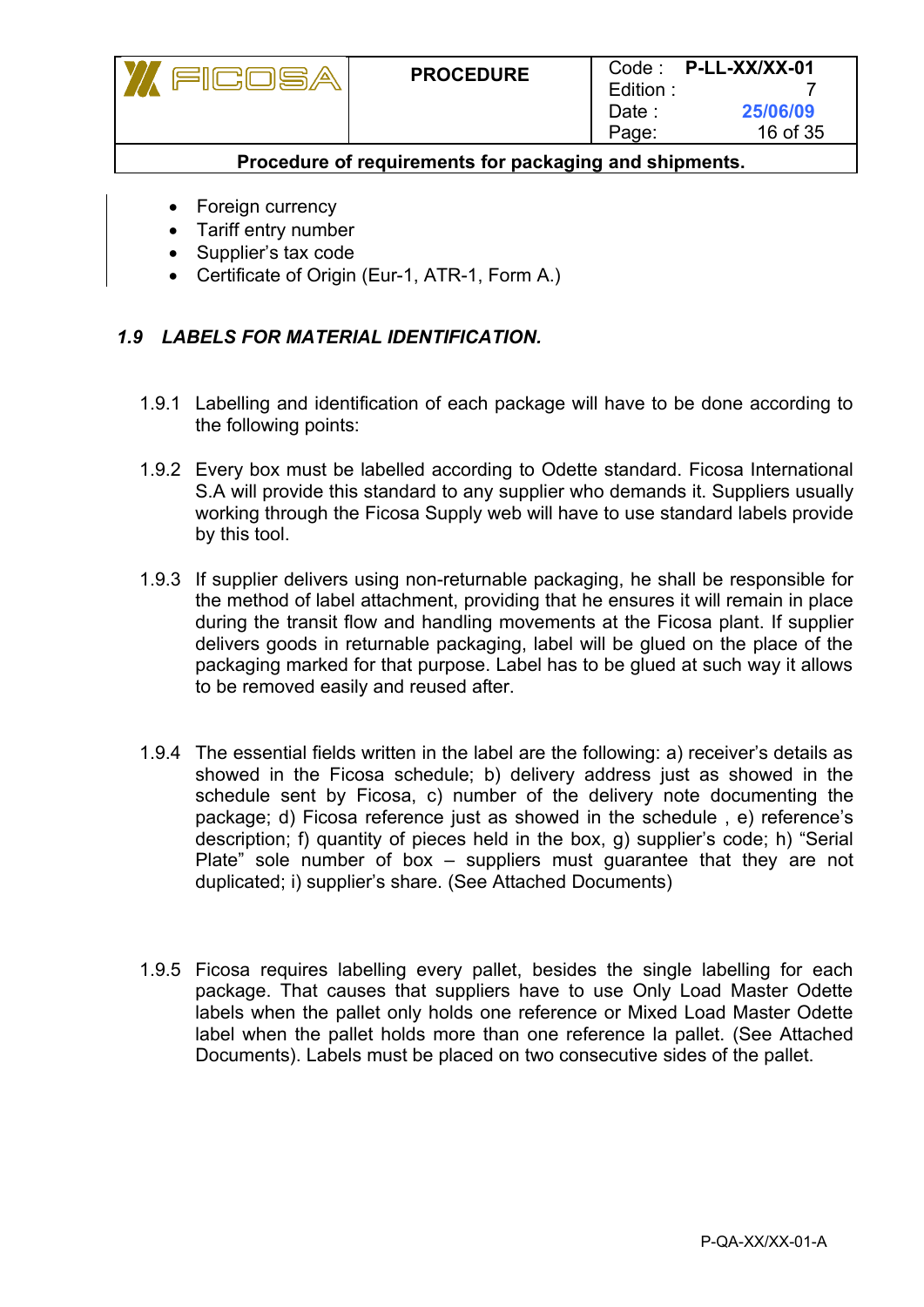



Etiqueta fijada sobre dos lados<br>consecutivos de la paleta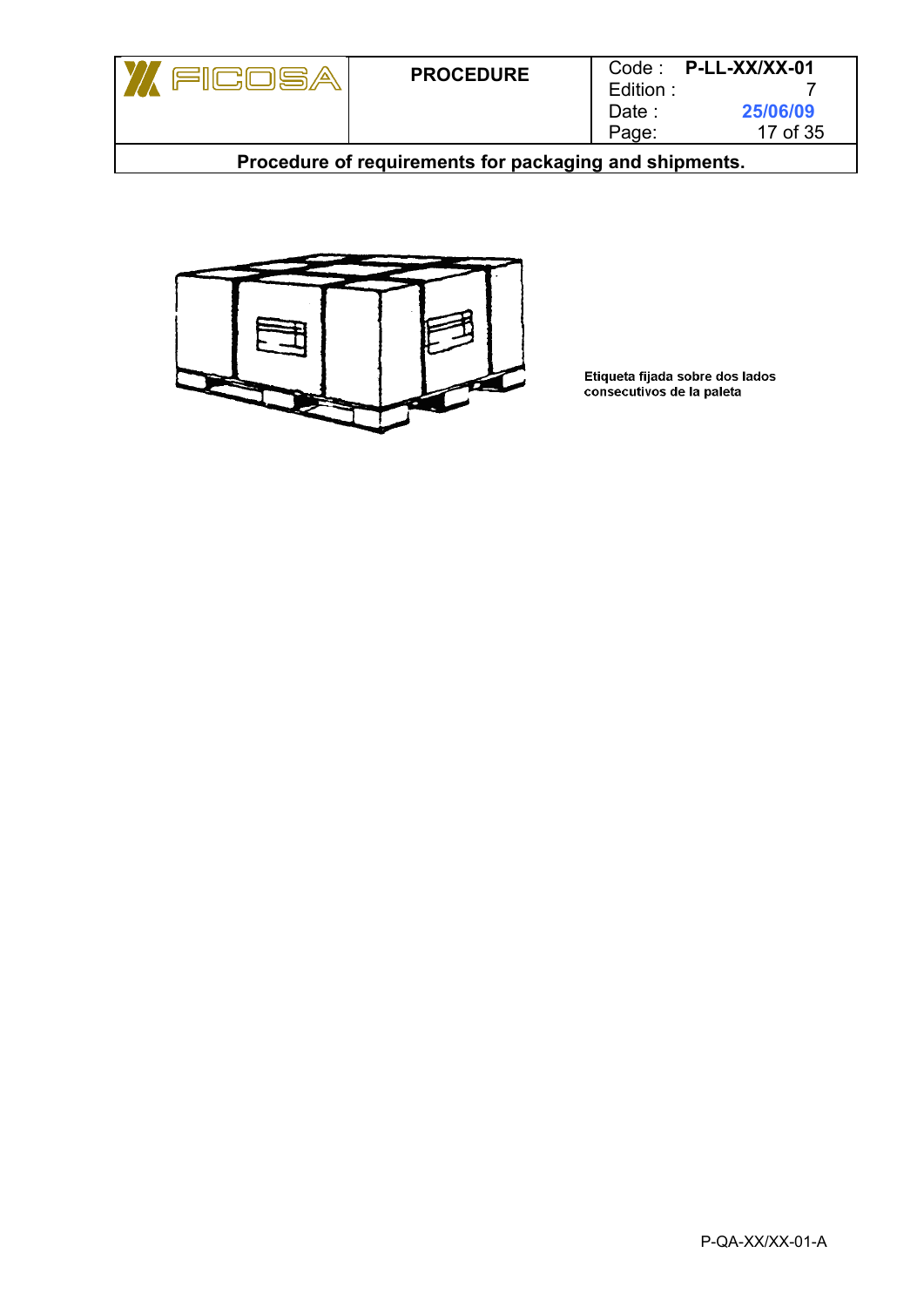| ICOSA                                                  | <b>PROCEDURE</b> | Edition:<br>Date :<br>Page: | $Code:$ P-LL-XX/XX-01<br>25/06/09<br>18 of 35 |
|--------------------------------------------------------|------------------|-----------------------------|-----------------------------------------------|
| Procedure of requirements for packaging and shipments. |                  |                             |                                               |

#### **5 DELIVERY SCHEDULES**

Suppliers for Ficosa International S.A. must have the aim of fulfilling completely the deliveries of all the references requested by every Plant. That means to deliver the right quantity of an item with the appropriate quality in the right place and in the right time, as specified by the plants in the delivery release system chosen.

There are two delivery release systems:

- 1.9.6 JIT system (Just in time): For supplying all high consumption materials through Supply web or e-mail. This system provides delivery orders according to the frequency agreed with the supplier. It is usually used by suppliers who deliver several times per week.
- 1.9.7 MRP System: usually used for supplying spare parts, low volume goods and no JIT suppliers through Supply web or right fax. It is also used to give the suppliers estimates of consumption in medium and long term.
- Schedule delivery dates (directly related to the inciter, for example, if it is EXW delivery dates will show departure form supplier's warehouse, and if it is DDU will show when delivered in the plant) and frequency will be agreed between each Plant of Ficosa International S.A. and their suppliers. These conditions will be showed in the "Logistics Conditions Form (P-LL-XX/XX-01 A)" (See Attached Documents), which is created for each one of the references.
- The supplier is responsible for guarantee a continuous flow of materials to the Plants of Ficosa International S.A in the supply process. So it is required that suppliers consider and observe the following points:
	- 1.9.8 Suppliers will receive the request programmes the day (s) of the week that choose each Plant for every supplier, according to the release system agreed with the supplier. This day will be always the same for each Plant – Supplier, so if supplier does not receive the schedule the day assigned, it is his duty to communicate it immediately to his supplying contact in the plant. A failure of delivery will not be accepted if it is consequence of not having received the schedule. Schedule can be sent through three ways:
		- a) By Supply web; for all suppliers who have access to the Ficosa Supply Web.

**VERY IMPORTANT:** Ficosa international S.A. is going to strengthen this way in order to become the one and only method used by their suppliers.

- For JIT suppliers: to receive delivery orders.
- For MRP suppliers: for forecasts and deliveries.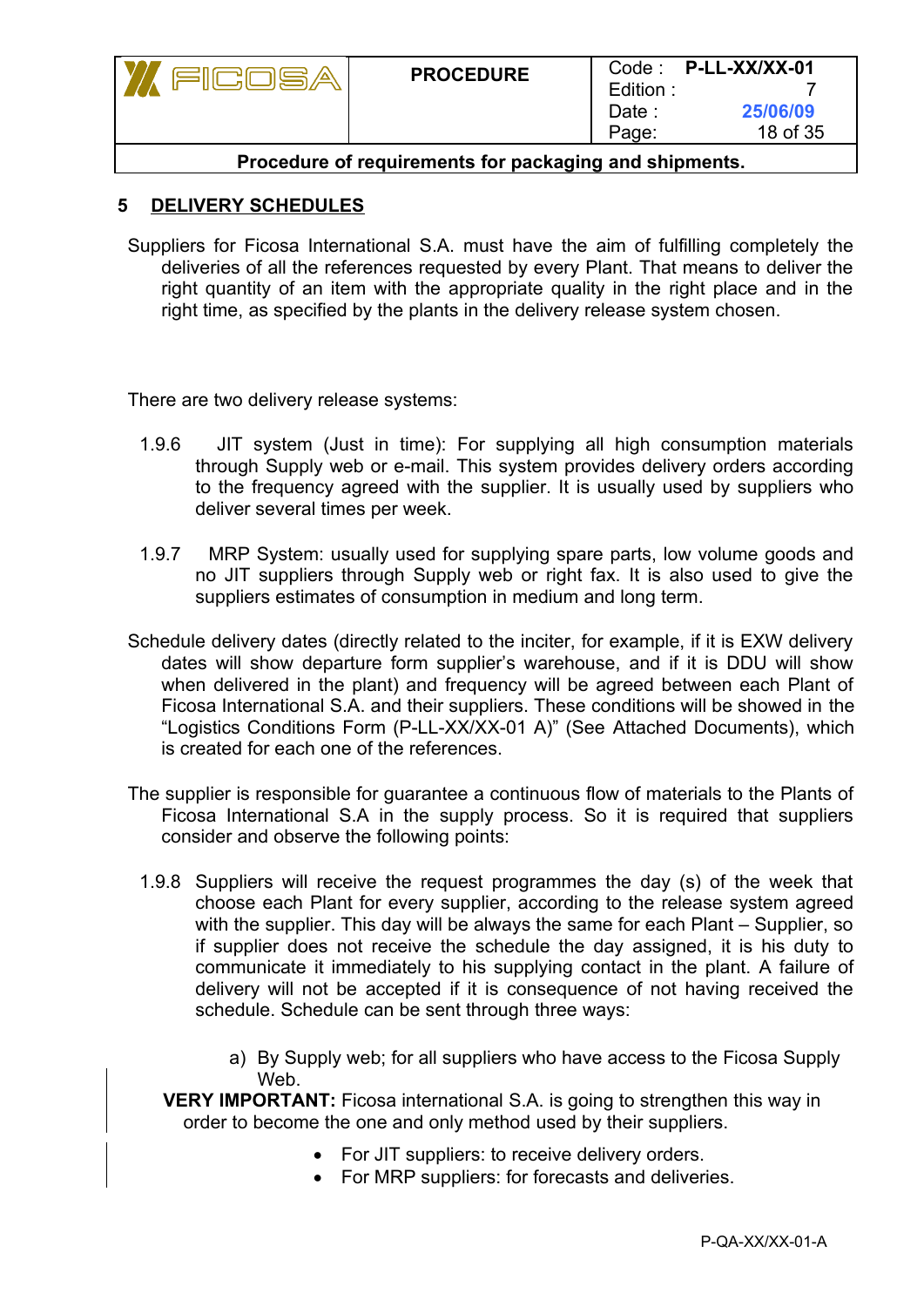| <b>PROCEDURE</b> | Code:<br>Edition | P-LL-XX/XX-01 |
|------------------|------------------|---------------|
|                  | Date :           | 25/06/09      |
|                  | Page:            | 19 of 35      |

That fact requires that all suppliers have internet access (one ADSL connection minimum).

- d) By e-mail; for JIT material release system.
- f) By fax, for all suppliers that the Plant considers appropriate. This way is exceptional; its use will be preferably for urgent events.
- 1.9.9 JIT suppliers will receive weekly the schedules in order to plan the capacity the, decide the needs of resources and materials. All requirements will be planned and they will only receive definite orders through the JIT System.
- 1.9.10 MRP suppliers will receive weekly the schedule in order to plan the capacity, decide the needs of resources and materials. Schedule will be made with one definite week, corresponding to the delivery web, and nine planned weeks minimum.
- 1.9.11 The Plants will only place definite orders when those ones become delivery orders.
- 1.9.12 Each Plant of Ficosa International S.A. will settle agreements of absorption obsolete material, generated by an engineering change or a sudden cancellation of the schedule, for any one of the references. This commitment will be established in the "Logistics Conditions Form (P-LL-XX/XX-01 A)" (See Attached Documents).
- 1.9.13 Suppliers for Plants of Ficosa International S.A. must be able to fulfil increases that do not surpass the safety stock required by each Plant. Stocks levels could vary depending on the Plant. The safety stock is agreed by the Plant and the Supplier, and showed in the "Logistics Conditions Form (P-LL-XX/XX-01 A)" (See Accumulated, Commitment of Stock Absorption because obsolete, Manufacture)
- 1.9.14 Supplier will have to identify, in each schedule he receives, possible risks of non-compliance of the schedule. He must immediately tell his contact for Materials Logistics in the Plant that he is not able to fulfil the materials requirement, and provide the following information:
	- The form "Non-compliance of delivery notification "(P-LL-XX/XX-01 E)" (See Attached Documents), showing the reason why he can not fulfil the schedule.
	- The form "Manufacture planning (P-LL-XX/XX-01 F)" (See Attached Documents), where the recovery plan to protect manufacturing from non-compliance of schedule is showed. The plan will be updated and sent to the plant as often as the plant has required it.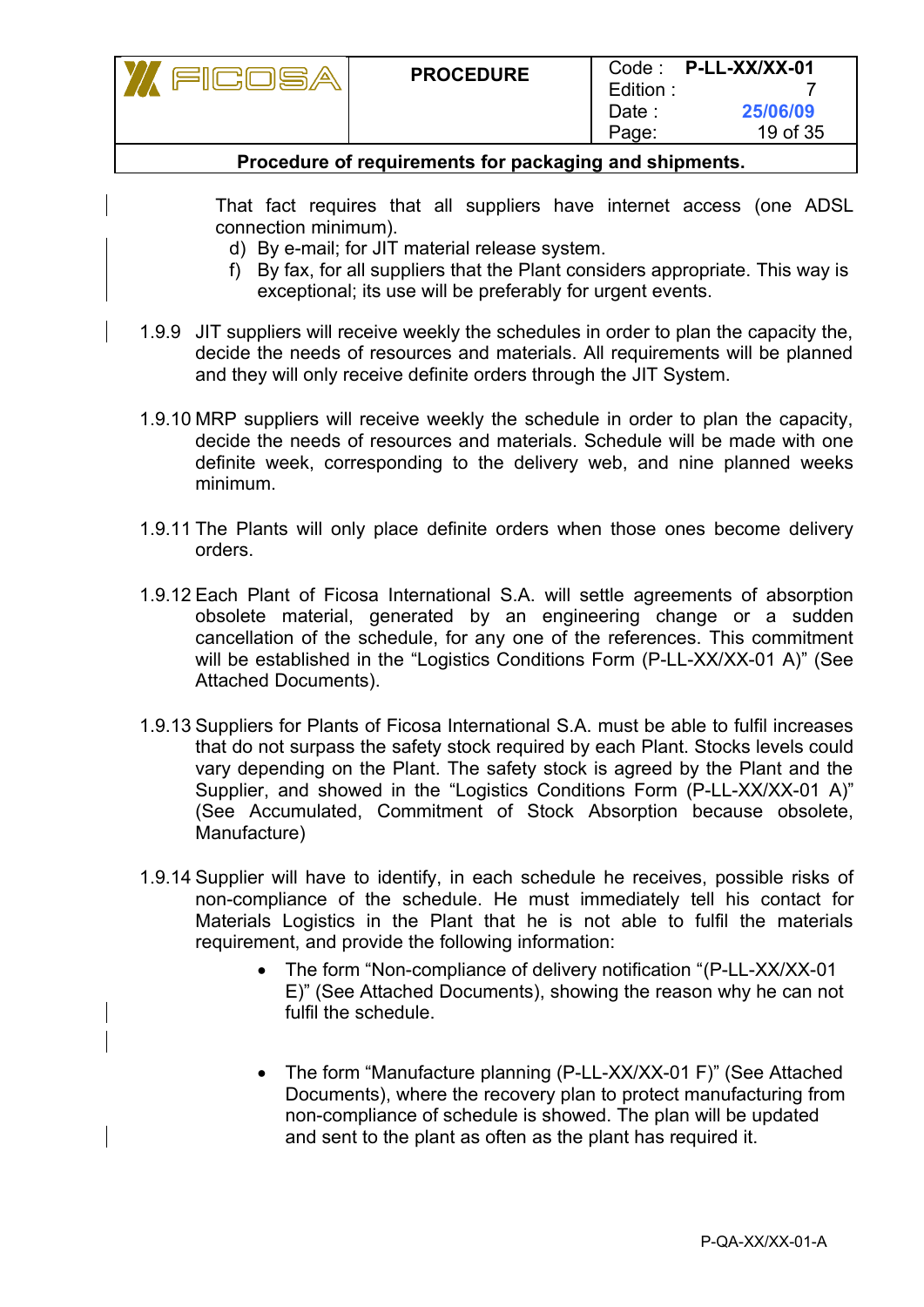|                          | <b>PROCEDURE</b> | Edition:<br>Date :<br>Page: | Code: P-LL-XX/XX-01<br>25/06/09<br>20 of 35 |
|--------------------------|------------------|-----------------------------|---------------------------------------------|
| $\overline{\phantom{0}}$ |                  |                             |                                             |

- 1.9.15 If an urgent shipment is required, it has to be used the transport company agreed between the Plant and the Supplier, showed in the "Transport Route Instructions Form (P-LL-XX/XX-01 C)" (See Attached Documents). An agreement will be made about who is responsible for an urgent shipment before sending this shipment, form "Authorization for Non-compliance of Transport Route (P-LL-XX/XX-01 D)" (See Attached Documents). If supplier is responsible, shipment will be "pre-paid". Supplier is also responsible of tracking the shipments until the goods are received by the plant, and he must keep informed his contact person in the Logistic Department of the Plant.
- 1.9.16 The supplier will have to deliver the references in quantities and dates requested in JIT orders or explained in the MRP programmes. These quantities will not surpass quantities requested in orders. It is not either accepted delivery shares that do not fulfil **the needs of the plant in the time period from one delivery to the next, and if these are higher than the unit of packaging**. Any cost caused by an excessive loading will be charged to the supplier.
- 1.9.17 The contact in Logistics dept. of each Plant of Ficosa International S.A. will be the only authorized person to place orders to suppliers.
- 1.9.18 The lowest delivery share will be the unit of packaging.
- 1.9.19 The material release schedule will go on the working year of each Plant of Ficosa International S.A. It will observe delivery date and frequency agreed between Supplier and the Plant in the "Logistics Conditions and Packaging Definition Form (P-LL-XX/XX-01 A y P-LL-XX/XX-01 B)". The Plants of Ficosa International S.A. will give the working year of the next year to each one of their suppliers in December of the current year.

#### **NOTE**

Suppliers who deliver items through Release System JIT could be informed about a change of date one week in advance.

- 1.9.21 Any cost caused by excessive loading will be charged to supplier.
- 1.9.22 The supplier will give to every Plant of Ficosa International S.A. a list with contact people 24 hours, according to the "Contact List Form (P-LL-XX/XX-01 G)" (see Attached documents).
- 1.9.23 The supplier is responsible for all costs caused by delays and other related costs caused by non-compliance of delivery requirements.

#### **NOTE**

The material, if there is an agreement between the Supplier and Ficosa, can be consignment; according to the conditions and guidelines established on the "Consignment Agreement ": P-LL-XX/XX-01- (see Attached documents).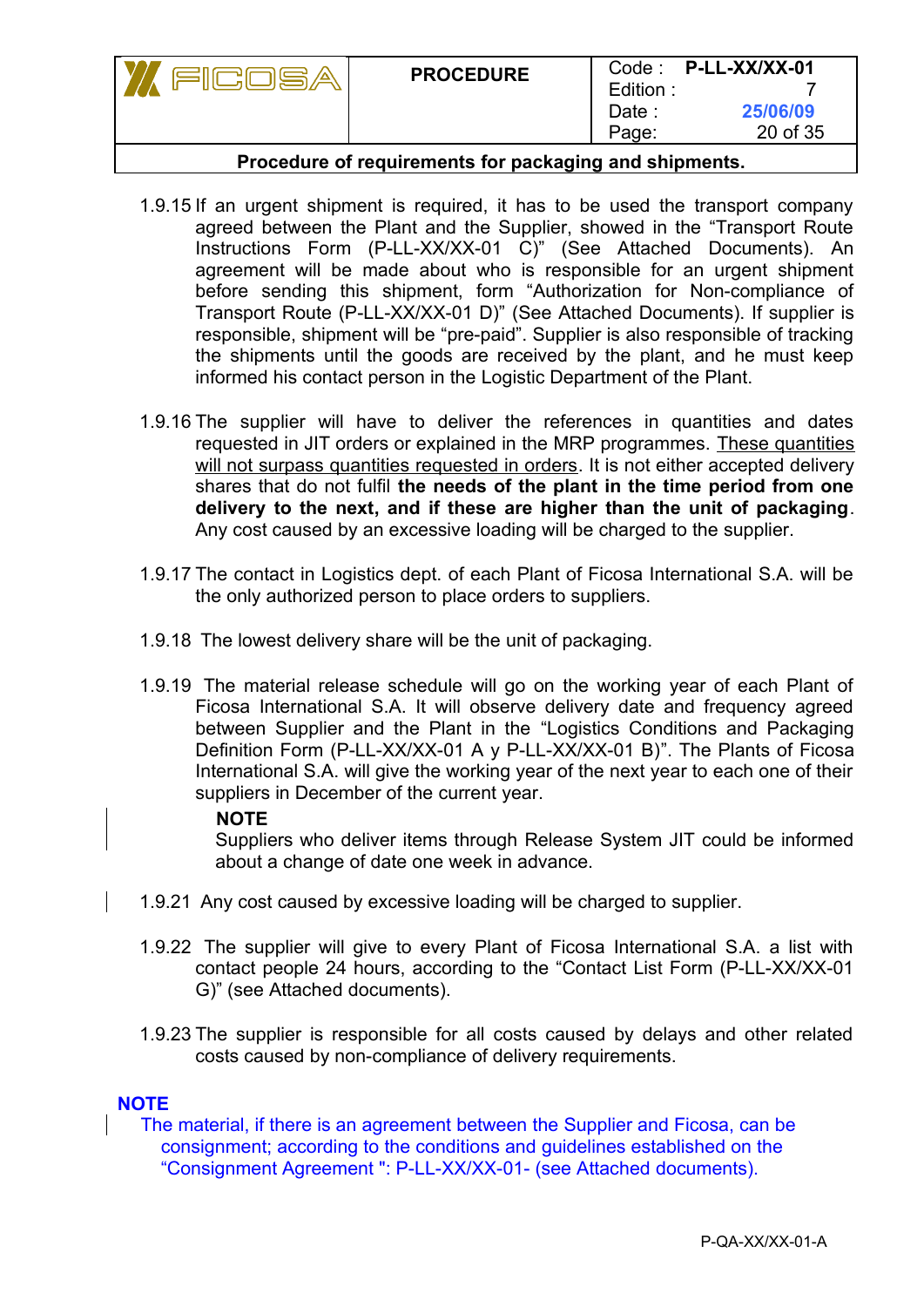|                                                        | <b>PROCEDURE</b> | Edition:<br>Date :<br>Page: | $Code:$ P-LL-XX/XX-01<br>25/06/09<br>21 of 35 |
|--------------------------------------------------------|------------------|-----------------------------|-----------------------------------------------|
| Procedure of requirements for packaging and shipments. |                  |                             |                                               |

### **6 SHIPMENTS AND TRANSPORT**

The choice of the transport system (milk run, consolidating centre, grouping, full truck, ocean container) for shipments from suppliers to Ficosa International S.A. Plants is decided by the following factors:

- 1. Supplier's location
- 2. Product volume
- 3. Shipment costs

 $\begin{array}{c} \hline \end{array}$ 

The thought of all FICOSA INTERNATIONAL S.A. plants is optimize the most transport expenses of suppliers' shipments, using the factors above mentioned.

Next supplier's responsibilities to support our transport requirements are listed: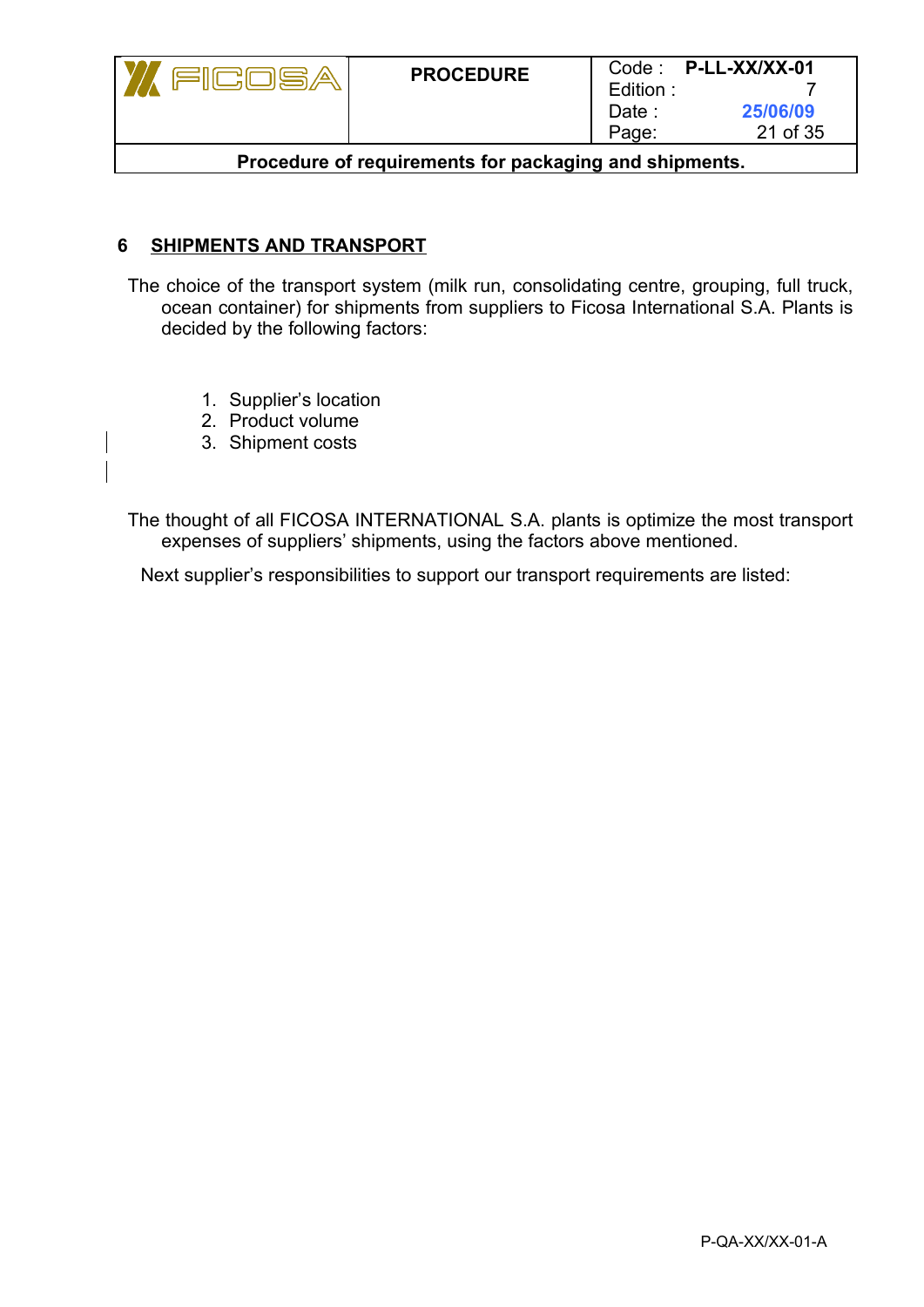|                                | <b>PROCEDURE</b> | Edition:<br>Date :<br>Page: | Code: P-LL-XX/XX-01<br>25/06/09<br>22 of 35 |
|--------------------------------|------------------|-----------------------------|---------------------------------------------|
| — I <i>f</i> I <i>If</i> II II |                  |                             |                                             |

- 1.9.24 All shipments must enclose the suitable documents. Documents have to include delivery note of the shipment will all the information in point 4.2 of this document. The compulsory official delivery note will be provided by the Supply web.
- 1.9.25 Shipment of goods will always have to enclose an electronic Advance Shipping Notification (ASN) (provided by the Supply web). The ASN must have the guide number of the forwarder to make possible tracking if required (characteristic of ASN). It is compulsory that all suppliers have Internet connection in order to send the ASN.
- 1.9.26 The ASN must be sent at the latest, when forwarder has loaded and left supplier's facilities, (maximum 30 minutes after left supplier's facilities).
- 1.9.27 When it is not possible to make an electronic ASN, the supplier will fax a copy of the shipment documents to the contact person for supplying in Ficosa International S.A. Plant. These cases will be exceptional and will be only authorized in case of emergency (if the Supply web of Ficosa International does not work).
- 1.9.28 When the Plant of Ficosa International S.A. is responsible for payment of transport costs, supplier will be provided with route instructions (P-LL-XX/XX-01 C) (see Attached Documents), usually showed in the schedule through the Supply web. Route instructions will show a main forwarder and a forwarder for urgent shipments.
- 1.9.29 When supplier is responsible to pay transport expenses, he will provide the route instructions according to the format provided by the Plant of Ficosa International S.A. Route instructions will show a main forwarder and a forwarder for urgent shipments.
- 1.9.30 In both cases, supplier is responsible for guarantee the fulfilment of the route instructions.

 **Note**: There could be many routes if supplier provides more than a Plant or Logistic Centre. Please contact the right person in the Supplying Dept. of the plant if you have several destination places and need explanation about them.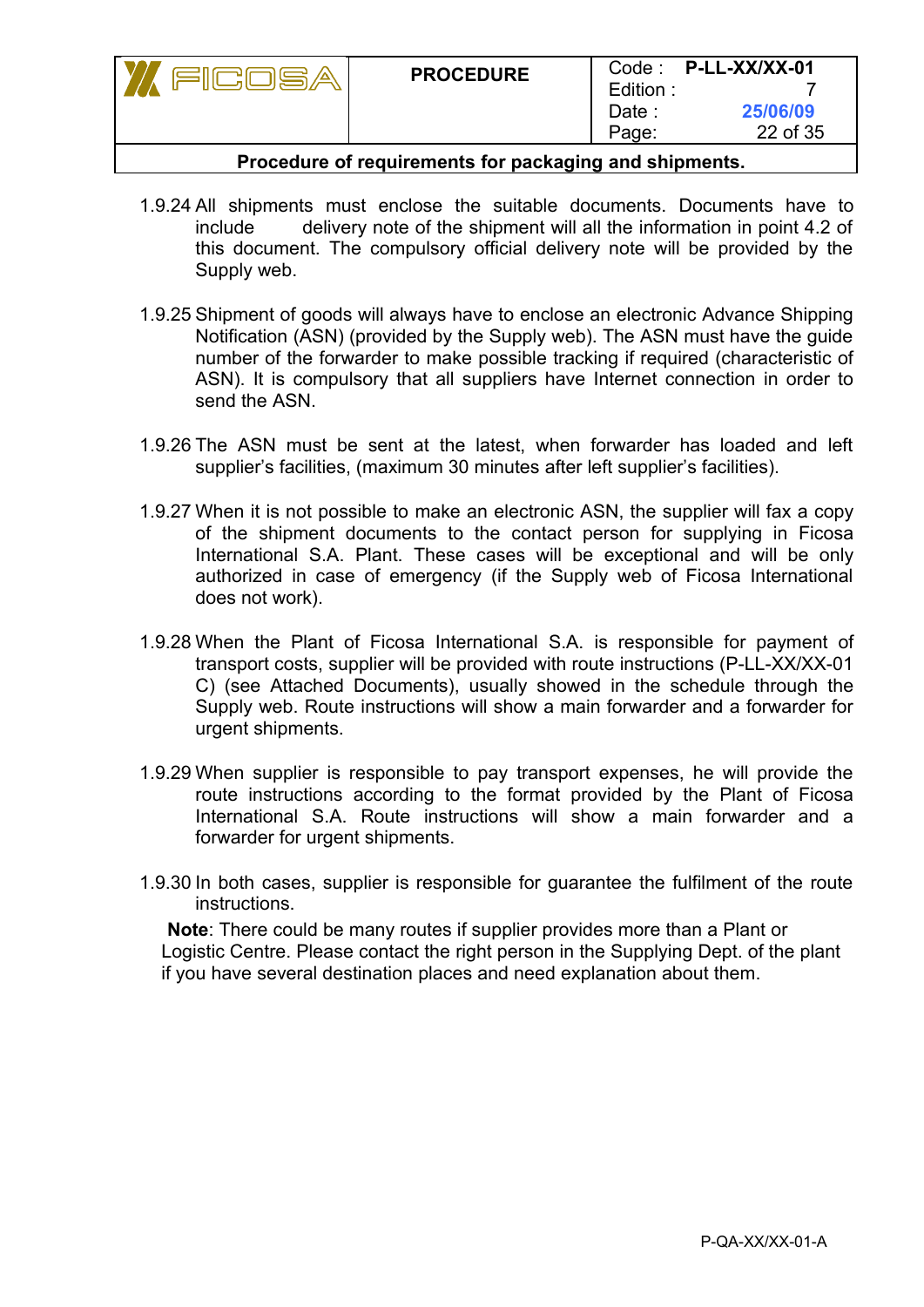|                          | <b>PROCEDURE</b> | Edition:<br>Date :<br>Page: | Code: P-LL-XX/XX-01<br>25/06/09<br>23 of 35 |
|--------------------------|------------------|-----------------------------|---------------------------------------------|
| $\overline{\phantom{a}}$ |                  |                             |                                             |

- 1.9.31 Any failure of fulfilment of the established routes must have the written authorization from the contact person of the Logistic Dept. of the Plant. Authorization number will be given to supplier through the document "Authorization for non-compliance of transport route" (P-LL-XX/XX-01 D) (see Attached Documents). Authorization number will be showed in the guide of the shipment and in supplier's invoice. Additional expenses caused by failure in fulfilment of the authorized routes will be charged to supplier.
- 1.9.32 When an urgent shipment is made, it is also required an authorization number from the contact person in the Logistic Department of the Plant. The authorization document will show who will pay those expenses for urgent transport. The expenses of urgent transport made without authorization from the Plant will be charged to supplier.

## **7 DISAGREEMENT IN SHIPMENT AND IN PACKAGING**

The staff of the reception of the Warehouse is responsible for checking the quality of the information and data enclosed with the goods received from suppliers, and they will make a Disagreement Material Report (DMR) (P-LL-XX/XX-01 H) (see Attached Documents) if there is any incident. Once the DMR is made, this is given to the Material Supplying responsible.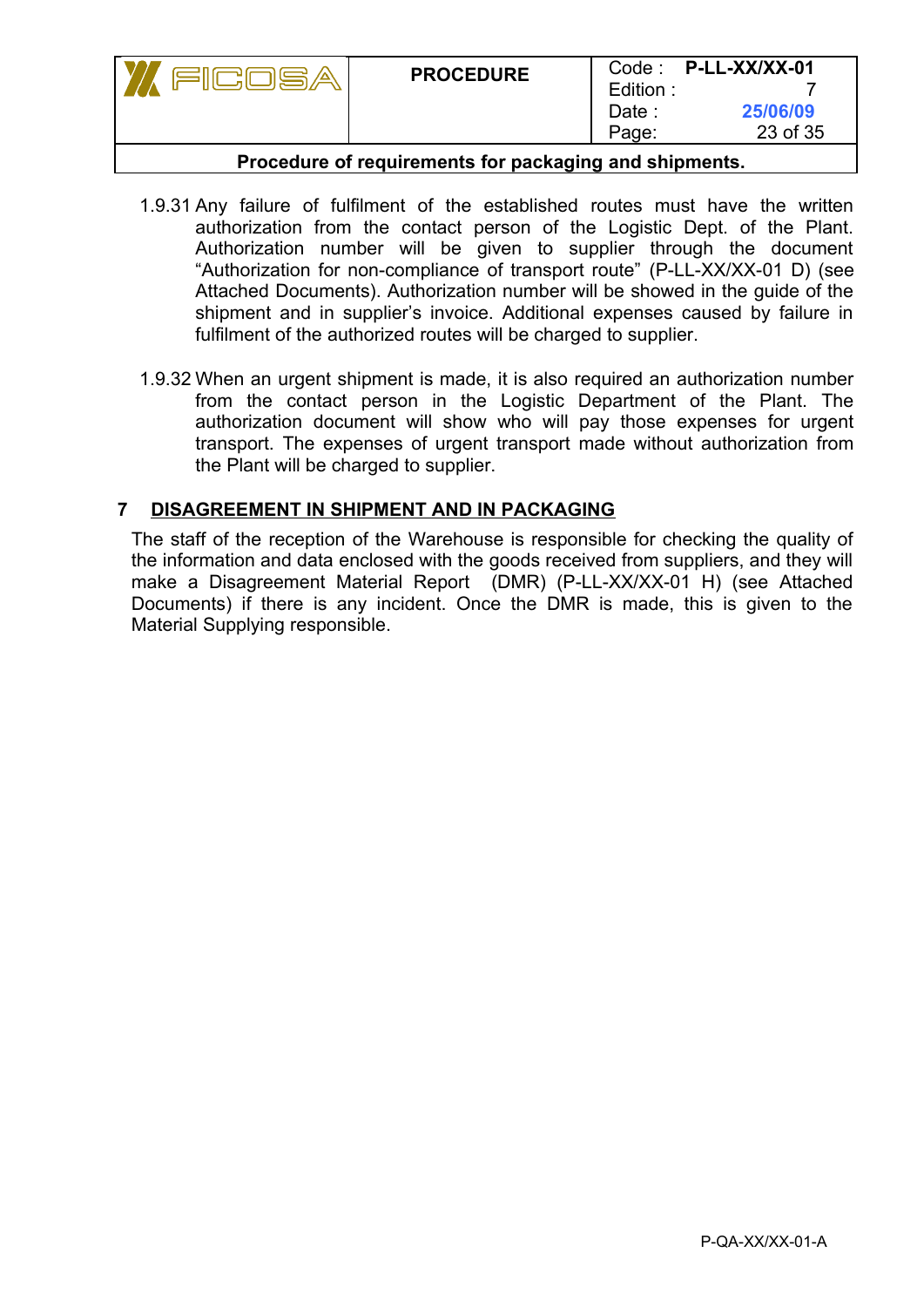| <u>ilicilije a</u>                                     | <b>PROCEDURE</b> | Edition:<br>Date :<br>Page: | $Code:$ P-LL-XX/XX-01<br>25/06/09<br>24 of 35 |
|--------------------------------------------------------|------------------|-----------------------------|-----------------------------------------------|
| Procedure of requirements for packaging and shipments. |                  |                             |                                               |

#### *1.10 DMR CREATION*

1.10.1 People in charge of materials entry identify mistakes in the quality of the information and quality of the shipment at the very moment of receiving goods from supplier and make a DMR. That has to be documented with the proof of the mistake.

#### *1.11 COMMUNICATION WITH SUPPLIER*

- 1.11.1 Materials supplying person checks shipment documents and the proof of the mistake.
- 1.11.2 Materials supplying person or Leader decides if the DMR is correct.
- 1.11.3 If DMR is right, the materials supplying person or Leader sends the DMR and copies of shipment documents to supplier at the end of the following working day after making the DMR. Supplier acknowledges receipt signing the DMR, and sends it to the supplying person or Leader at the end of the following working day after having received the DMR. Also he can request an 8D to the supplier. (P-CP-XX/XX-01-H)

## *1.12 SUPPLIER'S PROSPECTS IN REPLY TO DMR*

- 1.12.1 Supplier can discuss if the DMR proceed or not, during the 24 hours after received it, and sends to the Materials Analyst the documentation that justify it.
- 1.12.2 Supplier must assign an internal responsible or Leader, to be in charge of all the problems related to DMR. It is a requirement to deliver on time and correctly all the answers to problems detected through the DMR.
- 1.12.3 The supplier's leader for DMR must follow the development of supplier's DMR's, coordinate the corrective actions defined in the 8D for all the DMR's and communicate the improvement planning to the Ficosa Leader.
- 1.12.4 When an 8D is requested for a DMR, supplier has to:
	- Deliver the 8D to the DMR Leader who requires it. The 8D must include all the possible causes of the problem, how the problem was told to the Material Analyst or Leader and the measures immediately taken to solve it.
	- Deliver the full 8D to the Leader of the Ficosa International S.A. Plant within the following 7 days to the date of request.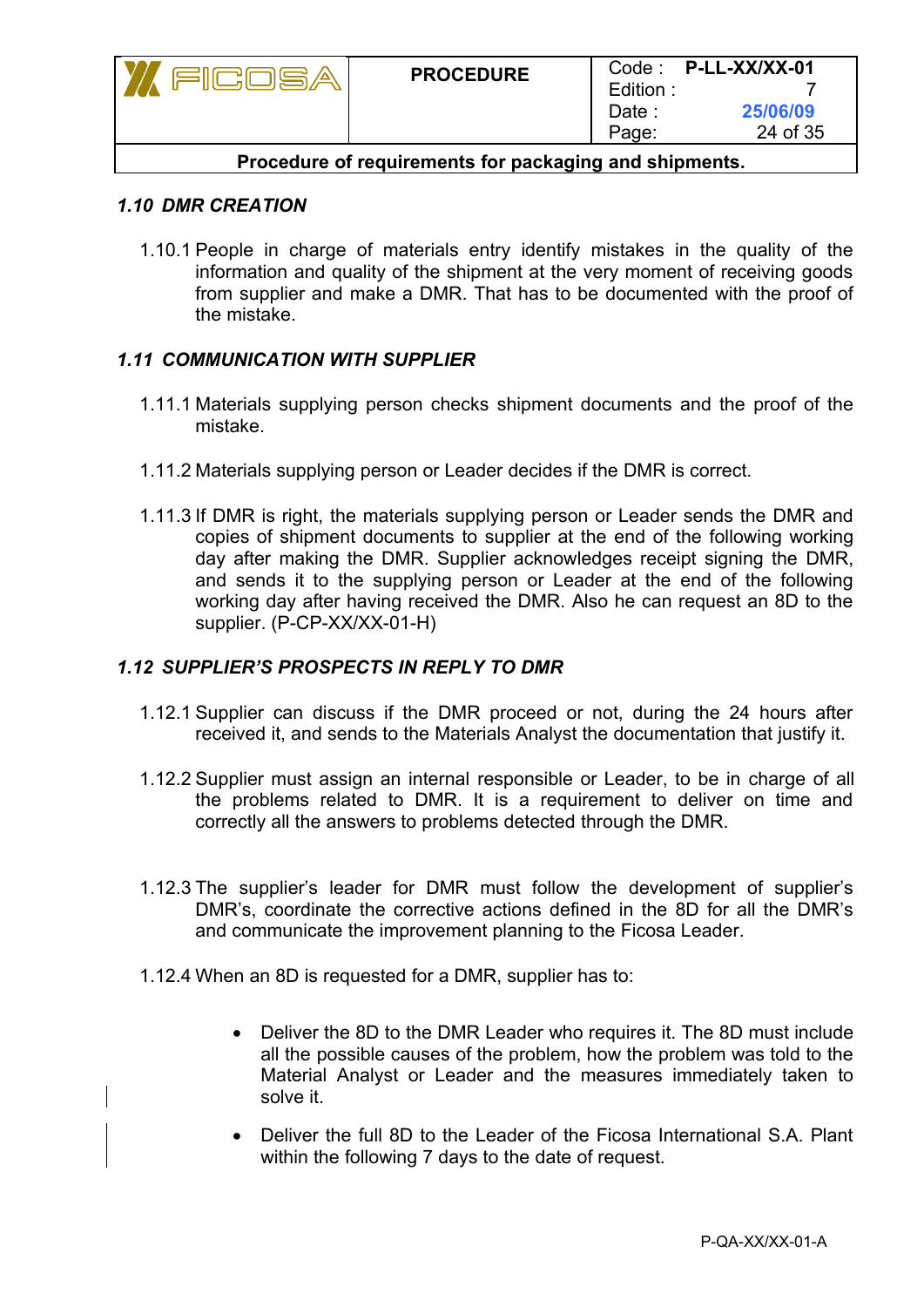|                                                        | <b>PROCEDURE</b> | Edition:<br>Date :<br>Page: | $Code:$ P-LL-XX/XX-01<br>25/06/09<br>25 of 35 |
|--------------------------------------------------------|------------------|-----------------------------|-----------------------------------------------|
| Procedure of requirements for packaging and shipments. |                  |                             |                                               |

#### *1.13 MATERIAL ANALYST RESPONSABILITY AFTER SUPPLIER'S ANSWER:*

- 1.13.1 If the Material Analyst or Leader accepts the claim of DMR, that will be accepted, and it will be considered finished.
- 1.13.2 If supplier does not answer in the deadline agreed, the Plant of Ficosa International S.A. will considered the DMR like accepted and supplier will be undeserved.
- 1.13.3 If supplier accepts DMR sending a signed copy, the Material Analyst or Leader will recognize the DMR and they will give monitoring to the establishment of the corrective measures defined in this.
- 1.13.4 If there is a disagreement between Material Analyst and supplier, both of them could contact the **Buyer** of the product, so he could intervene in the problem.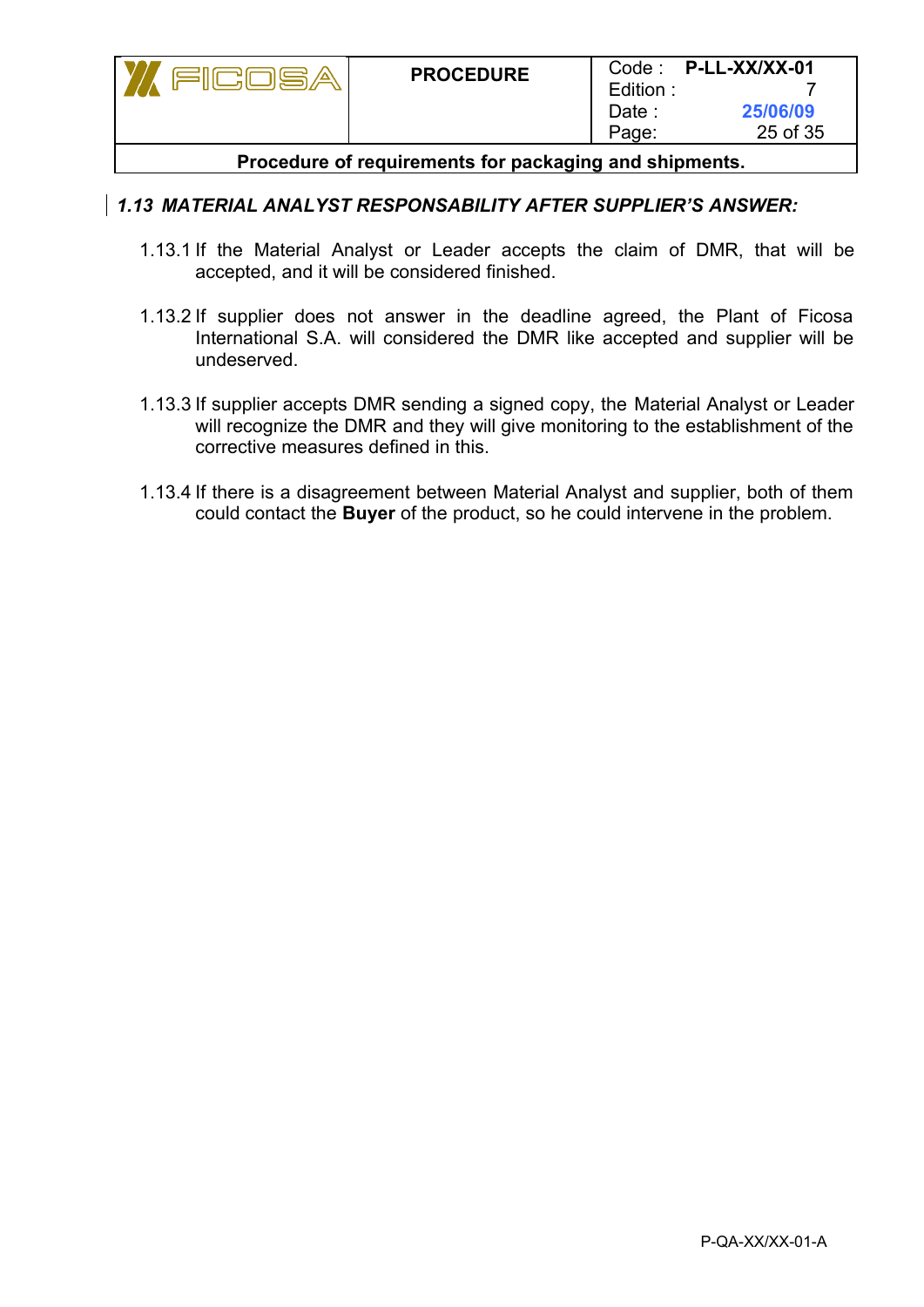| <b>PROCEDURE</b> | Code:<br>Edition.<br>Date :<br>Page: | P-LL-XX/XX-01<br>25/06/09<br>26 of 35 |
|------------------|--------------------------------------|---------------------------------------|
|                  |                                      |                                       |

## **8 RECOMENDATIONS**

### *1.14 HOW TO USE THESE GUIDELINES*

In order to assure that all the packaging is selected and sent following the requirements of Ficosa International S.A., supplier must follow the following steps:

- Step 1: For each piece, the plant selects the correct returnable packaging or the alternative correct cardboard box (Odette modular / cardboard box – requested fulfilment) and adequate logistics conditions.
- Step 2: The supplier sends to Purchase Department and the plant the "Logistics Conditions Form and Packaging Definition Form (P-LL-XX/XX-01 A, P-LL-XX/XX-01 B)" with the additional data that are requested
- Step 3: If internal load protection or special protection for the piece is needed, please enclose it in your proposal.
- Step 4: The packaging responsible the plant of Ficosa after receiving the initial samples with the agreed packing, will give its final approval.
- Step 5: Suppliers have to assure in that moment that all their shipments are made according to the shipment/consolidating guidelines.
- Paso 6: List of final checking to assure that all the steps have been made (do not send this list to the Plant).
- **Note: Approval of final packaging will be only given when production shipments have been audited according to the flow chart showed in point 3.1.**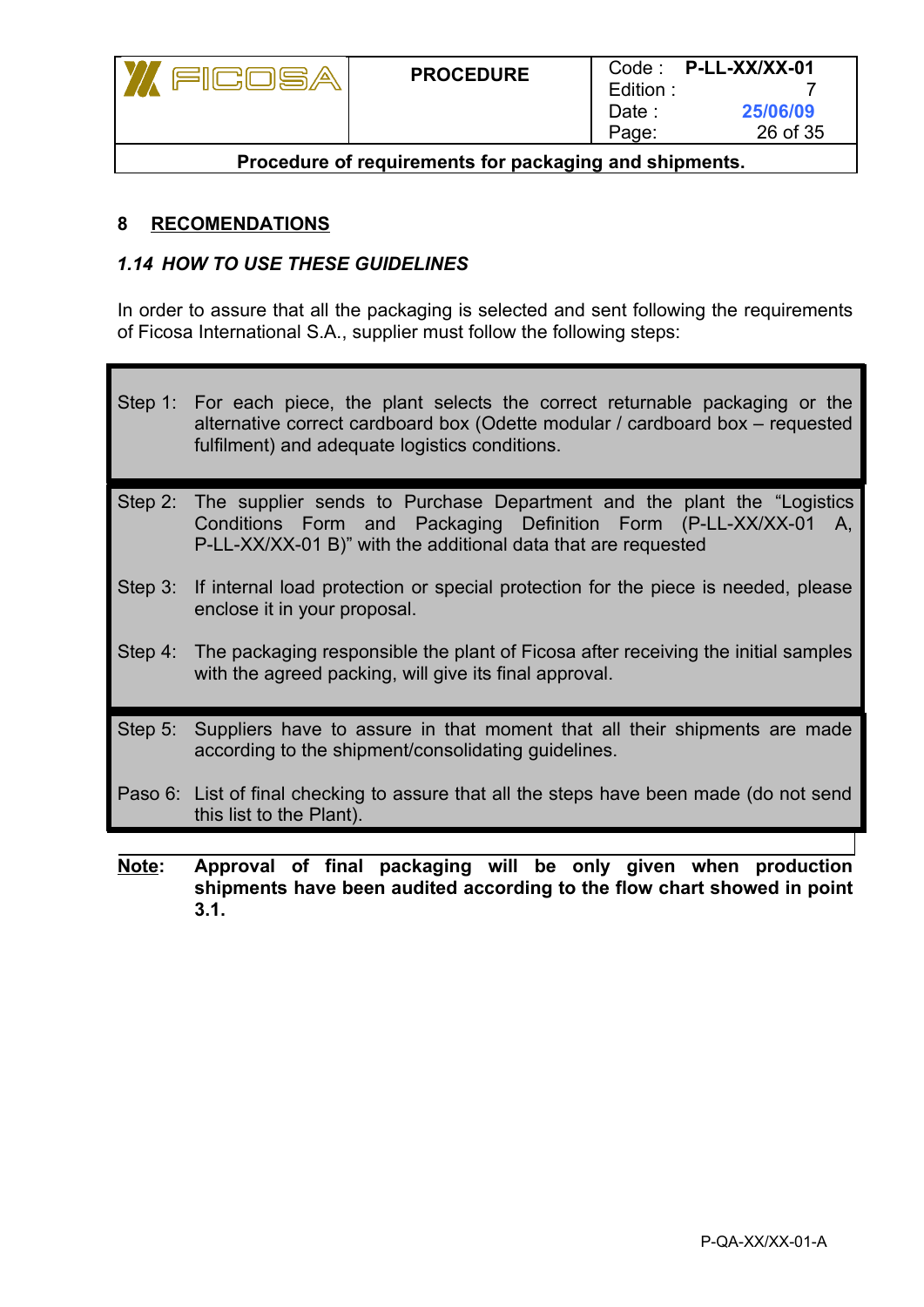| كالسائب                                                | <b>PROCEDURE</b> | Edition:<br>Date :<br>Page: | $Code:$ P-LL-XX/XX-01<br>25/06/09<br>27 of 35 |  |  |  |  |  |  |  |  |
|--------------------------------------------------------|------------------|-----------------------------|-----------------------------------------------|--|--|--|--|--|--|--|--|
| Procedure of requirements for packaging and shipments. |                  |                             |                                               |  |  |  |  |  |  |  |  |

## *1.15 DO IT*

- $\checkmark$  Do it. When there is a risk of oxidation, use materials that avoid rust; for example VCI products, etc. If needed, for other components use materials which protect the product quality; example, bubbled wrap, not static bags, etc. It is supplier's responsibility to secure piece's protection.
- $\checkmark$  Do it. Be sure you use packaging Odette modular / cardboard box and pallets according to specification – this system of total integration requires that each element fulfils its function.
- $\checkmark$  Do it. Be sure you use the highest size of packaging Odette/cardboard box if using less than 95%; try to use a packaging Odette/cardboard box smaller, in case it is possible in the provided guideline.
- $\checkmark$  **Do it.** Be sure that packaging is always suitable for pieces' weight.
- $\checkmark$  **Do it.** Inform the destination plant of Ficosa International S.A. through the Statement of "Logistics Conditions Form and Packaging Definition Form (P-LL-XX/ XX-01 A, P-LL-XX/XX-01 B)" if pieces are sensitive to temperature. (It is possible to reach temperatures higher than  $70^{\circ}$  C on transport to some destinations).
- **Do it.** Control the effect of engineering change in the packaging and show a new Statement of "Logistics Conditions Form and Packaging Definition Form (P-LL-XX/ XX-01 A, P-LL-XX/XX-01 B)" any time you change the packaging.
- $\checkmark$  **Do it.** Choose reliable suppliers to buy pallets and cardboard boxes.
- $\checkmark$  **Do it.** Secure labelling according to recommendations.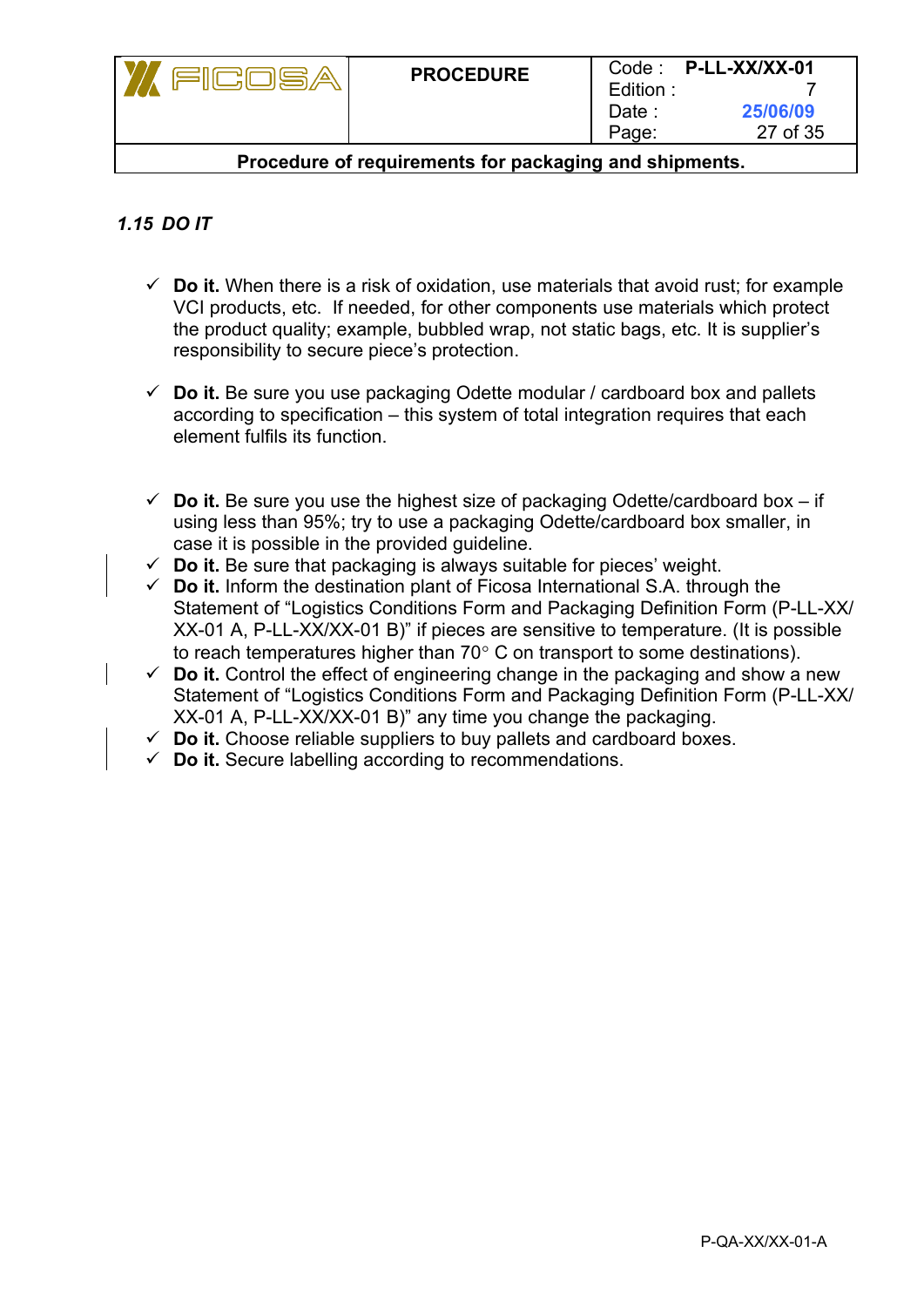| *9回盟日 63 | <b>PROCEDURE</b>                                       | Edition:<br>Date :<br>Page: | $Code:$ P-LL-XX/XX-01<br>25/06/09<br>28 of 35 |
|----------|--------------------------------------------------------|-----------------------------|-----------------------------------------------|
|          | Procedure of requirements for packaging and shipments. |                             |                                               |

## *1.16 DO NOT DO IT*

- **Do not** use a cardboard box or returnable packaging not specified in these rules exceptions are not allowed without previous written approval from the plants of Ficosa International S.A.
- **Do not** risk your product quality because of an unsuitable packaging the rule is; zero defects.
- **Do not** develop a different package from Odette modular cardboard boxes before consulting with your contact in Ficosa International S.A. plant.
- **Do not** wrap different pieces inside the same Odette box /cardboard box it is only allowed one reference per Odette box /cardboard box.
- **Do not** use additional items to strengthen the cardboard boxes (ex. central straps for strength, etc).
- **Do not** allow that Odette boxes /cardboard boxes exceed from the pallets. Be sure that pallets are correctly piled and positioned.
- **Do not** use staples to shut the cardboard boxes (down side or up side). Staples could damage the pieces or the worker during unloading.
- **Do not** send pyramid loads these loads are never accepted.
- **Do not** use horizontal straps to improve load's stability the correct cardboard is strong enough.
- **Do not** use steel stripes to secure the loads use plastic stripes or retractable cover.
- **Do not** use packaging material that can not be recycled or hazardous for environment after removal.
- **Do not** cut or modify the modular boxes. Example: do not cut the sided seams to make the box smaller.
- **Do not** use different boxes to make a bigger box. Example: do not join two boxes to make a bigger box.
- **Do not** allow that the weight of the pallet unit exceeds 1000 kg, pallet basis included, without approval from plant of Ficosa International S.A.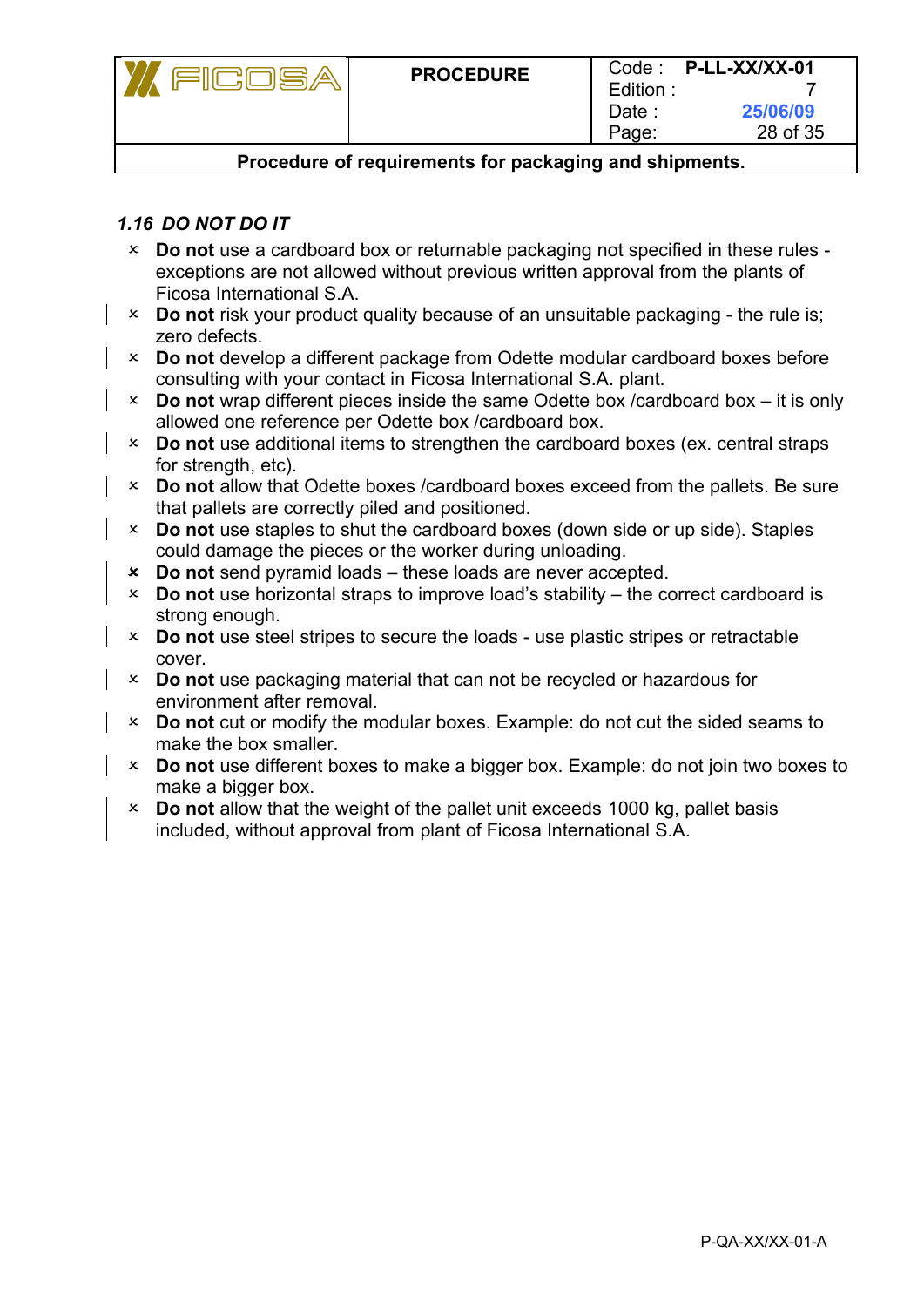| TICOSA                                                 | <b>PROCEDURE</b> | Edition:<br>Date :<br>Page: | Code: P-LL-XX/XX-01<br>25/06/09<br>29 of 35 |  |  |  |  |  |  |  |  |  |
|--------------------------------------------------------|------------------|-----------------------------|---------------------------------------------|--|--|--|--|--|--|--|--|--|
| Procedure of requirements for packaging and shipments. |                  |                             |                                             |  |  |  |  |  |  |  |  |  |

## *1.17 LIST OF FINAL CHECKING*

To assure that you have used the packaging procedure correctly, use the following checking list and mark (ok or not ok) if you have made every step (only for supplier's internal use):

1. Has the supplier selected a packaging specification using this guide and the recommendation of the plant of Ficosa received by means of the Logistics Conditions Form and Packaging Definition Form (P-LL-XX-XX-01A, P-LL-XX-XX01B)?

|  |  |  |  | 2. Has the supplier sent the initial pieces with the agreed packing? |
|--|--|--|--|----------------------------------------------------------------------|
|  |  |  |  |                                                                      |

3. Has the supplier received the approval for this packing proposal?

4. Have you selected the suitable labels and the pallet basis that have to be used when sending this packaging?

5. Have you selected a packaging supplier who can provide cardboard boxes according to the specification?

6 .Can your suppliers provide you requested packaging according to your volume of shipments and deadlines?

7. Has training been considered for the warehouse staff in order to assure all shipment and consolidating guidelines are fulfilled?

 8. Have you documented internally the process in order to assure that shipments will always be done according to the approved specification?

9. Have you agreed jointly with Ficosa International the Logistics Conditions for their references?

#### **V. APENDIX**

*SAMPLES OR PRE-PRODUCTION MATERIALS.*

*1.18 FIGURE 1: LABEL FOR*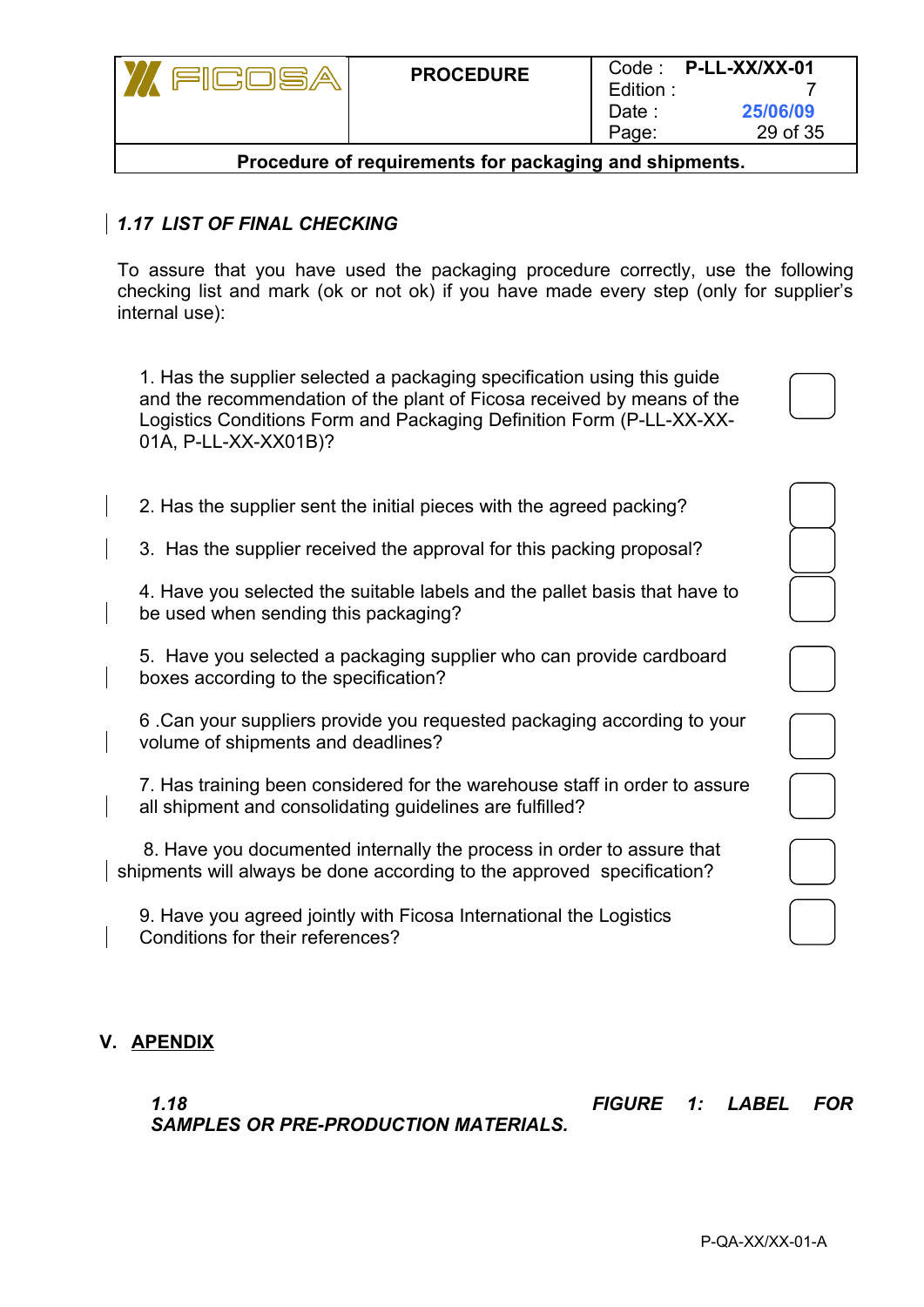| 利己的同性 | <b>PROCEDURE</b>                                       | Edition:<br>Date :<br>Page: | $Code:$ P-LL-XX/XX-01<br>25/06/09<br>30 of 35 |
|-------|--------------------------------------------------------|-----------------------------|-----------------------------------------------|
|       | Procedure of requirements for packaging and shipments. |                             |                                               |

| <b>SAMPLE</b>                                         | <b>PREPRODUCTION</b><br>N |
|-------------------------------------------------------|---------------------------|
| <b>REFERENCE:</b>                                     |                           |
| <b>DESCRIPTION:</b>                                   |                           |
| <b>LEVEL</b><br><b>INGENIERÍA:</b><br><b>PROJECT:</b> |                           |
| To the attention of:                                  |                           |

*ENGINEERING CHANGE.*

*1.19 FIGURE 2: LABEL FOR*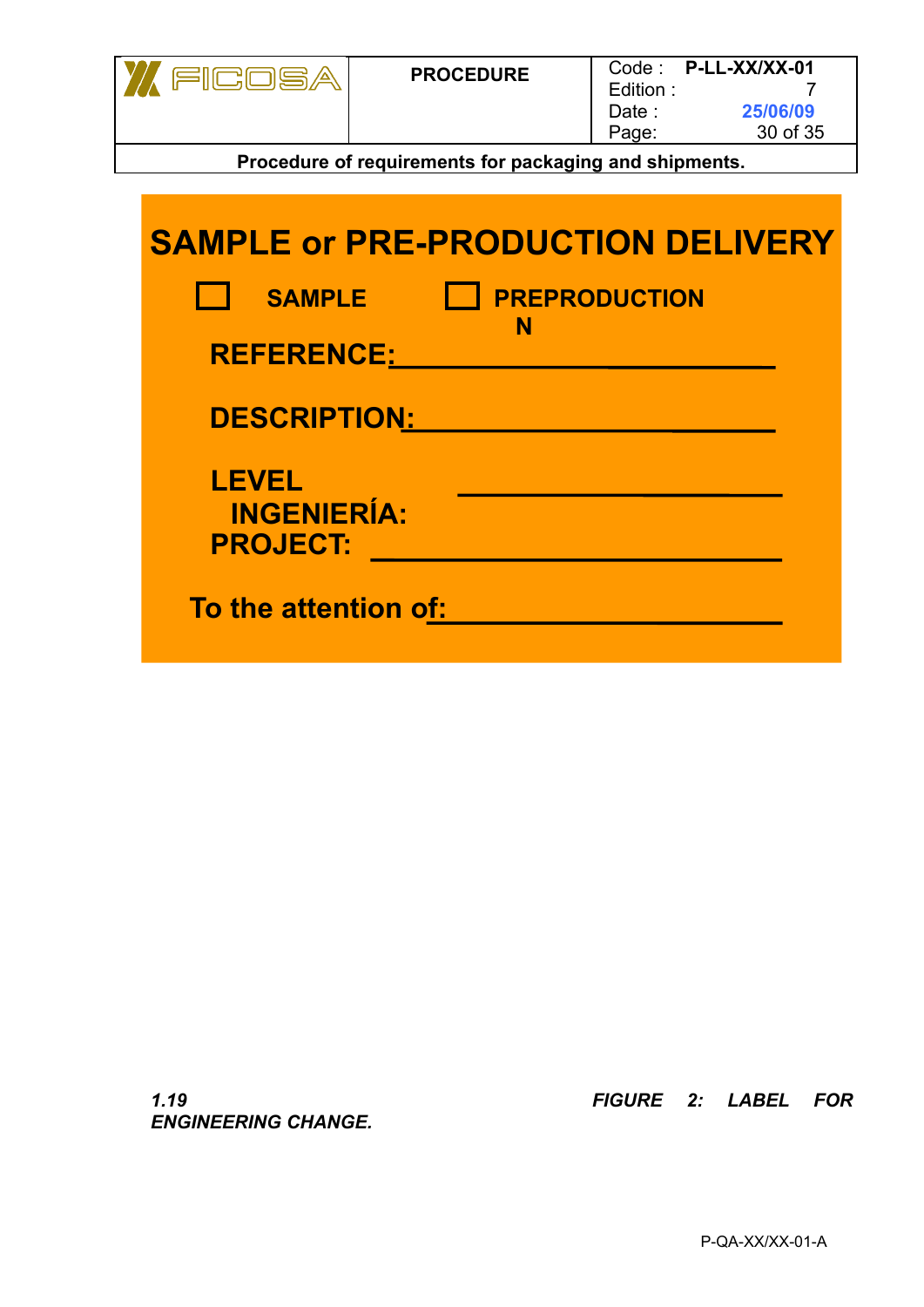

| <b>ENGINEERING CHANGE</b>  |
|----------------------------|
| <b>REFERENCE:</b>          |
| <b>DESCRIPTION:</b>        |
| <b>NEW ENG LEVEL:</b>      |
| <b>PREVIOUS ENG LEVEL:</b> |
| <b>PROJECT:</b>            |
|                            |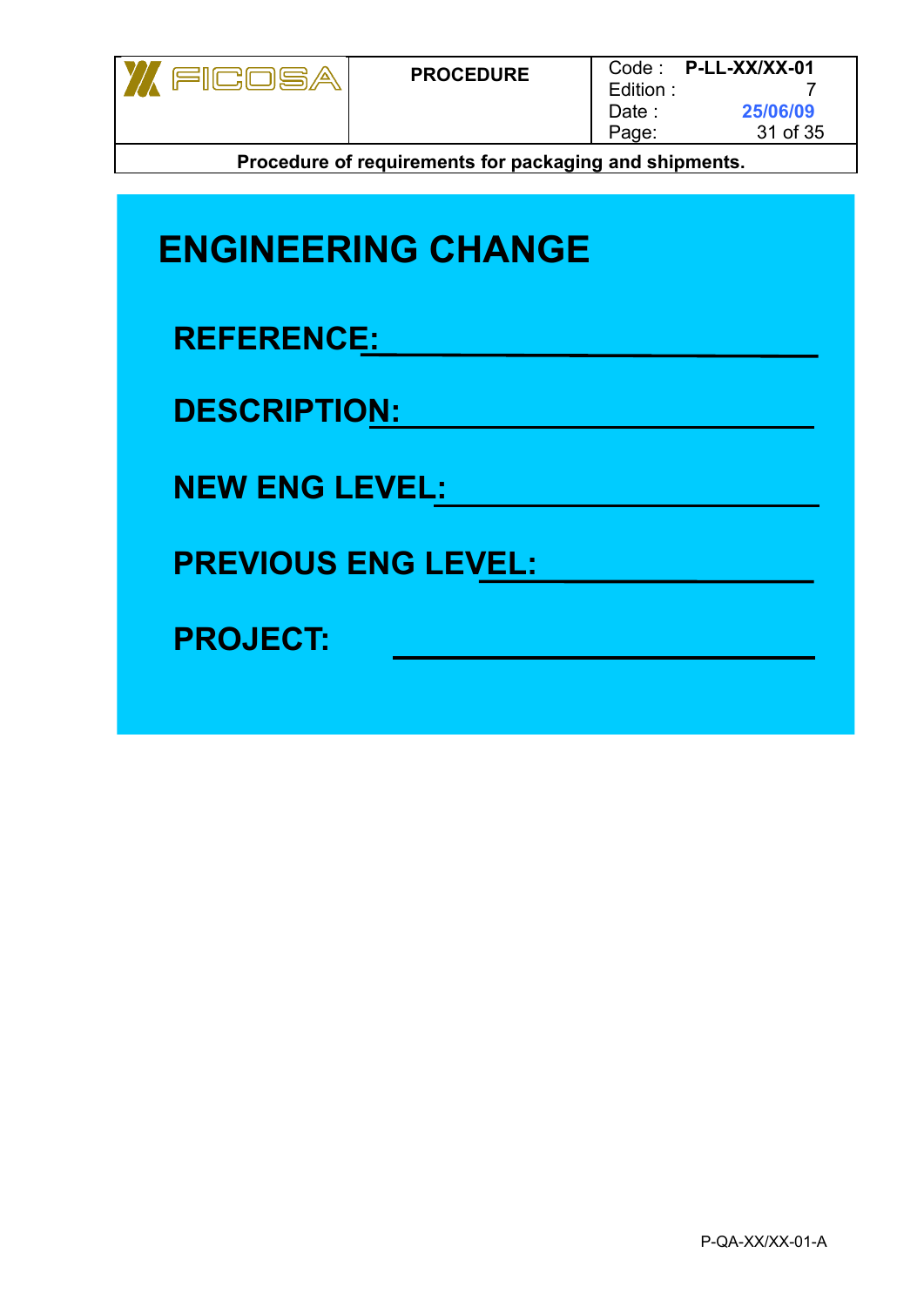|                                                              | <b>PROCEDURE</b> | Edition:<br>Date :<br>Page: | Code: P-LL-XX/XX-01<br>25/06/09<br>32 of 35 |  |  |  |  |  |  |  |
|--------------------------------------------------------------|------------------|-----------------------------|---------------------------------------------|--|--|--|--|--|--|--|
| <b>Drogodure of requirements for postaging and objements</b> |                  |                             |                                             |  |  |  |  |  |  |  |



*1.20 FIGURE 3: ODETTE BOX*



*LOAD PALLET.*

*1.21 FIGURE 4: LABEL FOR SOLE*

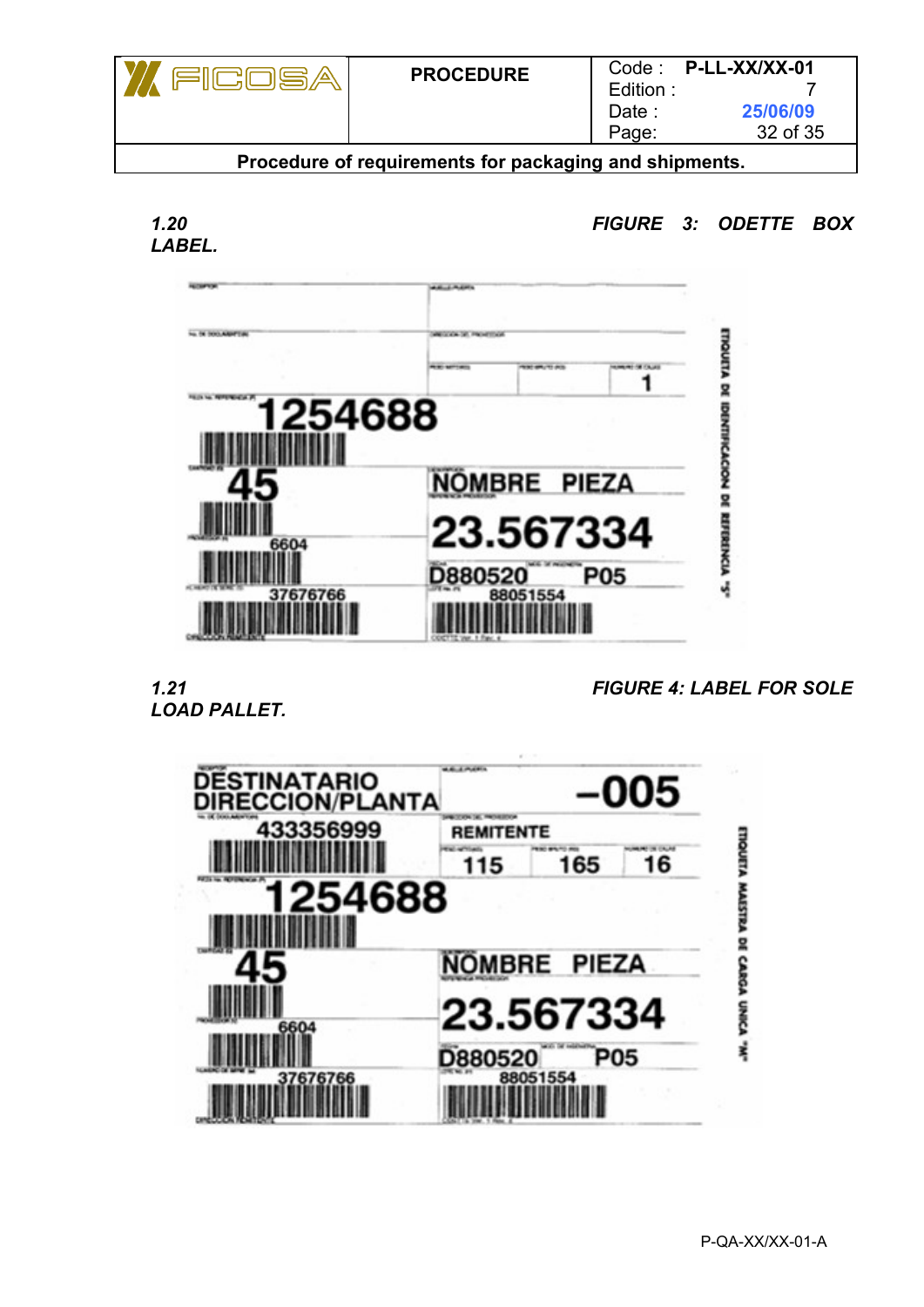| <b>PROCEDURE</b>                                                                                               | Edition:<br>Date :<br>Page: | Code: P-LL-XX/XX-01<br>25/06/09<br>33 of 35 |  |  |  |  |  |  |  |  |  |  |
|----------------------------------------------------------------------------------------------------------------|-----------------------------|---------------------------------------------|--|--|--|--|--|--|--|--|--|--|
| ■ control of the control of the formal control of the film of the control of the control of the control of the |                             |                                             |  |  |  |  |  |  |  |  |  |  |

*MIXED LOAD PALLET.*

*1.22 FIGURE 5: LABEL FOR*



*PLASTIC BACS.*

*1.23 FIGURE 6: LABELLING FOR*

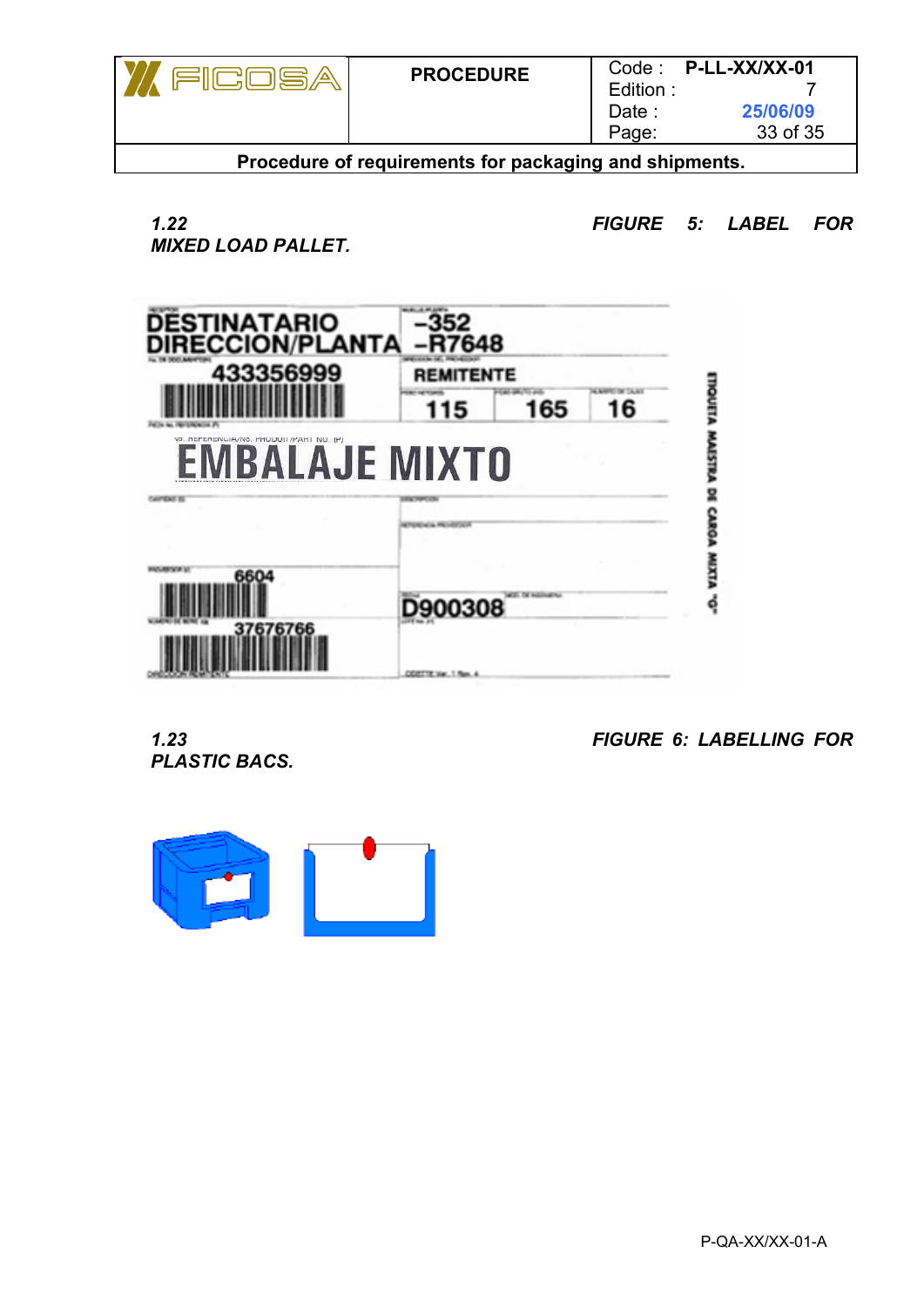| <b>PROCEDURE</b> | Edition:<br>Date:<br>Page: | Code: P-LL-XX/XX-01<br>25/06/09<br>34 of 35 |
|------------------|----------------------------|---------------------------------------------|
|                  |                            |                                             |

## *1.24 IMC & AMERICA PACKAGING MEASUREMENTS*

#### **Boxes Standards**

|            |     |                |     | <b>EXTERIOR DIM</b> |     |     | <b>EXTERIOR DIM.</b> |     | TARE | <b>BURST</b>    | COMB. |     | PALLET   |    | PALLET   | <b>ICANT.</b> del CANT. del |        |                         |
|------------|-----|----------------|-----|---------------------|-----|-----|----------------------|-----|------|-----------------|-------|-----|----------|----|----------|-----------------------------|--------|-------------------------|
|            |     | CÓDIGO CARTOON |     | (mm)                |     |     | (in)                 |     | WЛ   | STRENGHT FACING |       |     | DIM (mm) |    | DIM (in) |                             |        | CAJAS x CAJAS x VOLUMEN |
| ESTANDAR I |     | FICOSA NUMBER  |     | W                   | Н   |     | w                    | Н   | (Kg) | kPa             | (Kg)  |     | w        |    | w        | LAYER.                      | PALLET | (dm <sup>3</sup> )      |
|            | 008 | IMC 008        | 140 | 20                  | 60  | 9.5 | 4.8                  | 2.4 | 0.1  | 1320            | 208   | 980 | 1140     | 39 | 45       | 64                          | 1024   | 1.01                    |
|            | 009 | IMC 009        | 14N | 20                  | 120 | 9.5 | 4.8                  | 4.8 | n 1  | 1320            | 208   | 980 | 1140     | 39 | 45       | 64                          | 512    | 2.02                    |
|            | 010 | <b>IMC 010</b> | 14N | 240                 | 120 | 9.5 | 5.5                  | 4.8 | -0.1 | 1320            | 208   | 980 | 1140     | 39 | 45       | 32                          | 256    | 4.03                    |
| м          | 030 | <b>IMC 030</b> | 280 | 240                 | 120 |     | 9.5                  | 4.8 | 0.2  | 1320            | 243   | 980 | 1140     | 39 | 45       | 16                          | 128    | 8.06                    |
|            | 040 | <b>IMC 040</b> | 280 | 240                 | 240 |     | 9.5                  | 9.5 | 0.3  | 1320            | 243   | 980 | 1140     | 39 | 45       | 16                          | 64     | 16.13                   |
|            | 060 | <b>IMC 060</b> | 280 | 480                 | 240 | 19  | 11                   | 9.5 | 0.8  | 1320            | 294   | 980 | 11401    | 39 | 45       | 8                           | 32     | 32.26                   |
|            | 100 | IMC 100        | 560 | 480                 | 240 | 22  | 19                   | 9.5 | 1.3  | 2180            | 692   | 980 | 1140     | 39 | 45       |                             | 16     | 64.51                   |

|            |     |                      |      | <b>EXTERIOR DIM.</b> |     |       | <b>EXTERIOR DIM.</b> |    | <b>ITARE</b> | <b>BURST</b>    | COMB. | PALLET    |   | PALLET |          | ' ∥CANT, de∥CANT, de∥ |        |                              |
|------------|-----|----------------------|------|----------------------|-----|-------|----------------------|----|--------------|-----------------|-------|-----------|---|--------|----------|-----------------------|--------|------------------------------|
|            |     | . CÓDIGO I CARTOON I |      | (mm)                 |     |       | (in)                 |    | WТ           | STRENGHT FACING |       | DIM (mm)  |   |        | DIM (in) |                       |        | ∐ CAJAS x LCAJAS x LVOLUMENL |
| ESTANDAR I |     | FICOSA NUMBER        |      | w                    | Н   |       | w                    | н  | (Kg)         | kPa.            | (Kg)  |           | W |        | w        | <b>LAYER</b>          | PALLET | (dm <sup>3</sup> )           |
| A          | 209 | AME 209              | 152  | 190                  | 127 | 15.98 | -7.48                | 5  | -0.1         | 1320            | 208   | 1143 1219 |   | 45     | 48       | 48                    | 384    | 3.67                         |
| м          | 210 | AME 210              | 305  | 190                  | 127 | 12    | ' 48.                | 5  | -0.1         | 1320            | 208   | 1143 1219 |   | 45     | 48       | 24                    | 192    | 7.36                         |
|            | 230 | AME 230              | 305  | 381                  | 127 | 12    | 15                   | ь  | 0.2          | 1320            | 243   | 1143 1219 |   | 45     | 48       | 12                    | 96     | 14.76                        |
|            | 240 | AME 240              | 305  | 381                  | 254 | 12    | 15                   | 10 | 0.3          | 1320            | 243   | 1143 1219 |   | 45     | 48       | 12                    | 48     | 29.52                        |
|            | 260 | AME 260              | 610  | 381                  | 254 | 24    | 15                   | 10 | 0.8          | 1320            | 294   | 1143 1219 |   | 45     | 48       | 6                     | 24     | 59.03                        |
| А          | 999 | AME 999              | 1129 | 1053                 | 689 | 144.4 | 41.1                 |    | 12           |                 |       | 1219 1143 |   | 48     | 45       |                       |        | 818.63                       |